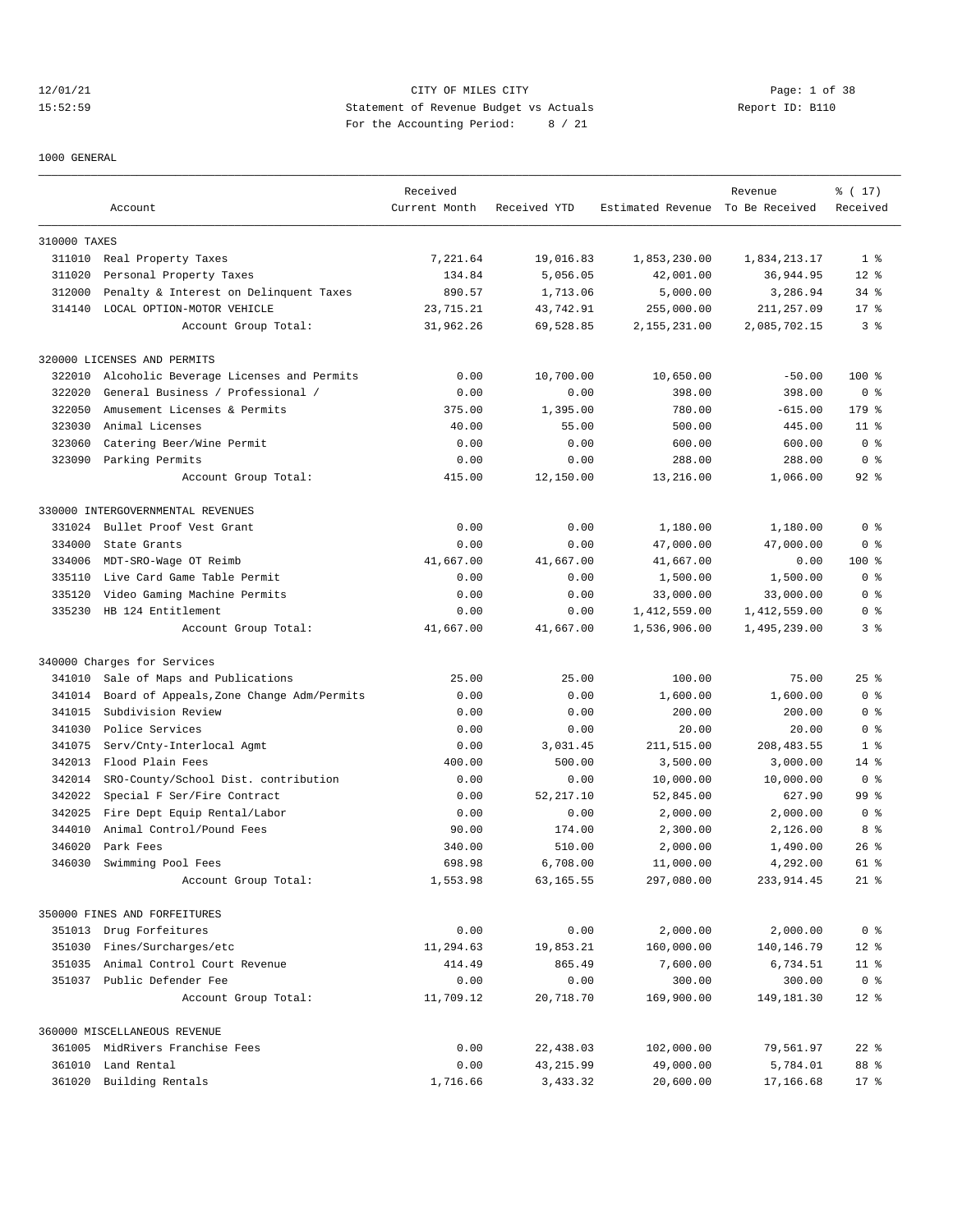## 12/01/21 CITY OF MILES CITY Page: 2 of 38 15:52:59 Statement of Revenue Budget vs Actuals Report ID: B110 For the Accounting Period: 8 / 21

### 1000 GENERAL

|        |                                   | Received      |              |                   | Revenue        | % (17)         |
|--------|-----------------------------------|---------------|--------------|-------------------|----------------|----------------|
|        | Account                           | Current Month | Received YTD | Estimated Revenue | To Be Received | Received       |
| 362020 | MISC REVENUE                      | 2,389.55      | 6, 313.16    | 8,000.00          | 1,686.84       | 79 %           |
| 362022 | Health Ins-MMIA Emp Benefits Prog | 290.22        | 390.60       | 100.00            | $-290.60$      | 391 %          |
| 365000 | Contributions and Donations       | 8,375.00      | 10,625.00    | 1,000.00          | $-9,625.00$    | $***$ $_{8}$   |
| 365015 | Florence Stacy Foundation         | 0.00          | $-223.00$    | 0.00              | 223.00         | $***$ $ -$     |
| 366040 | Misc.-BHS                         | 0.00          | 0.00         | 2,400.00          | 2,400.00       | 0 <sup>8</sup> |
| 366050 | Sale of Junk/Salvage-PD cars      | 0.00          | 0.00         | 5,000.00          | 5,000.00       | 0 <sup>8</sup> |
| 367000 | Sale of Junk or Salvage           | 0.00          | 0.00         | 1,000.00          | 1,000.00       | 0 <sup>8</sup> |
|        | Account Group Total:              | 12,771.43     | 86,193.10    | 189,100.00        | 102,906.90     | $46*$          |
|        | 370000 INVESTMENT EARNINGS        |               |              |                   |                |                |
| 371010 | Investment Earnings               | 0.00          | 306.74       | 10,000.00         | 9,693.26       | 3 <sup>8</sup> |
|        | Account Group Total:              | 0.00          | 306.74       | 10,000.00         | 9,693.26       | 3 <sup>8</sup> |
|        | 380000 OTHER FINANCING SOURCES    |               |              |                   |                |                |
| 381070 | Proceeds/Loans/Intercap 016-2015  | 0.00          | 0.00         | 480,000.00        | 480,000.00     | 0 <sup>8</sup> |
| 383000 | Interfund Operating Transfer      | 21,088.29     | 48,426.58    | 655,006.00        | 606,579.42     | 7 %            |
|        | Account Group Total:              | 21,088.29     | 48, 426.58   | 1,135,006.00      | 1,086,579.42   | 4%             |
|        | Fund Total:                       | 121, 167.08   | 342,156.52   | 5,506,439.00      | 5,164,282.48   | 6 %            |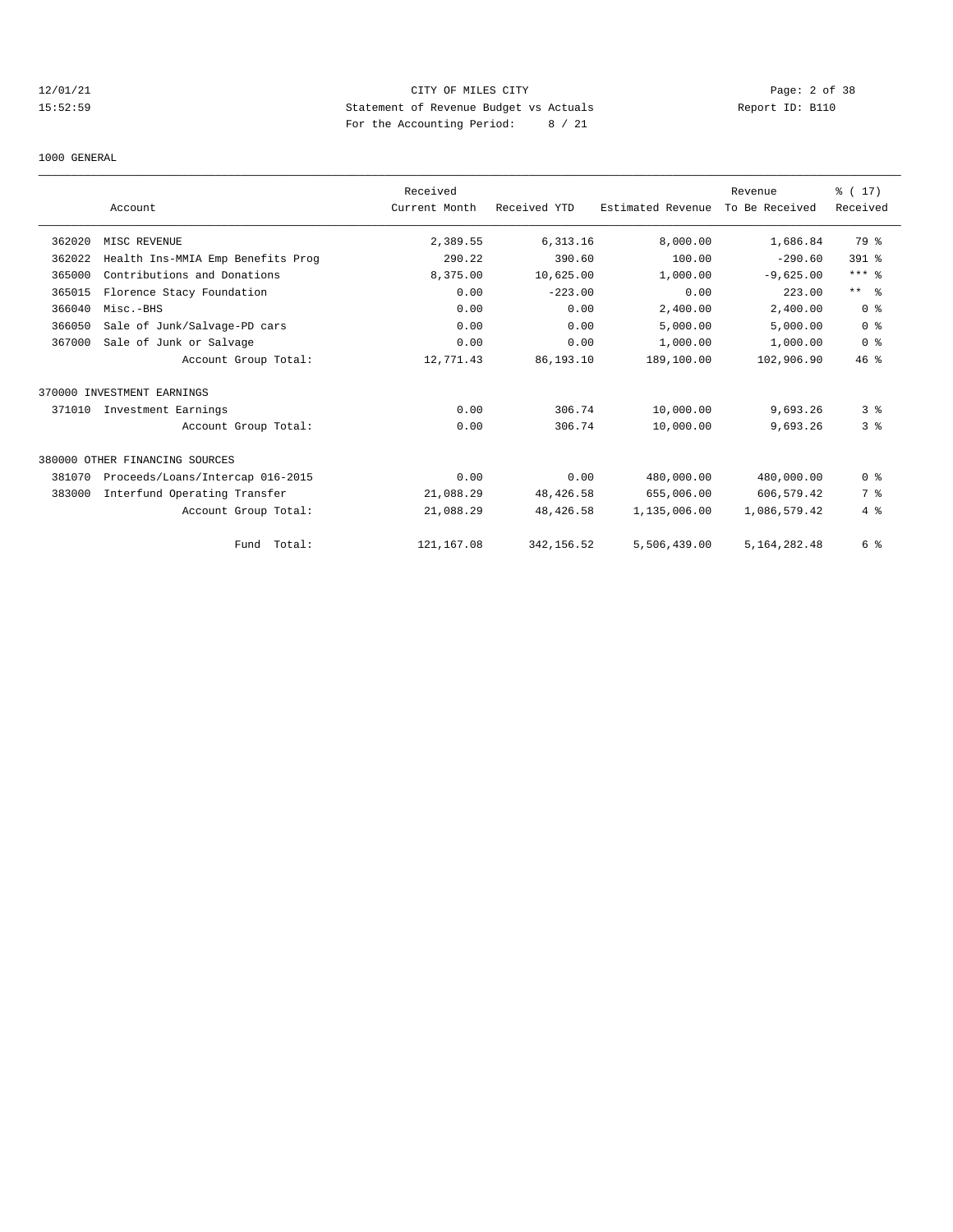## 12/01/21 CITY OF MILES CITY Page: 3 of 38 15:52:59 Statement of Revenue Budget vs Actuals Report ID: B110 For the Accounting Period: 8 / 21

# 2220 LIBRARY

|        |                                   | Received      |              |                   | Revenue        | % (17)         |
|--------|-----------------------------------|---------------|--------------|-------------------|----------------|----------------|
|        | Account                           | Current Month | Received YTD | Estimated Revenue | To Be Received | Received       |
|        | 340000 Charges for Services       |               |              |                   |                |                |
| 341075 | Serv/Cnty-Interlocal Agmt         | 0.00          | 0.00         | 41,839.00         | 41,839.00      | 0 %            |
| 346070 | Library Fees                      | 280.35        | 280.35       | 2,000.00          | 1,719.65       | $14$ %         |
| 346074 | Book Sales                        | 2.00          | 2.00         | 400.00            | 398.00         | 1 <sup>8</sup> |
|        | Account Group Total:              | 282.35        | 282.35       | 44,239.00         | 43,956.65      | 1 <sup>8</sup> |
|        | 360000 MISCELLANEOUS REVENUE      |               |              |                   |                |                |
| 365035 | Donation-Library Board of Trustee | 0.00          | 0.00         | 7,500.00          | 7,500.00       | 0 <sup>8</sup> |
|        | Account Group Total:              | 0.00          | 0.00         | 7,500.00          | 7,500.00       | 0 <sup>8</sup> |
|        | 380000 OTHER FINANCING SOURCES    |               |              |                   |                |                |
| 383000 | Interfund Operating Transfer      | 25,998.75     | 51,997.50    | 311,985.00        | 259,987.50     | $17*$          |
|        | Account Group Total:              | 25,998.75     | 51,997.50    | 311,985.00        | 259,987.50     | $17*$          |
|        | Fund Total:                       | 26, 281.10    | 52, 279.85   | 363,724.00        | 311, 444.15    | $14*$          |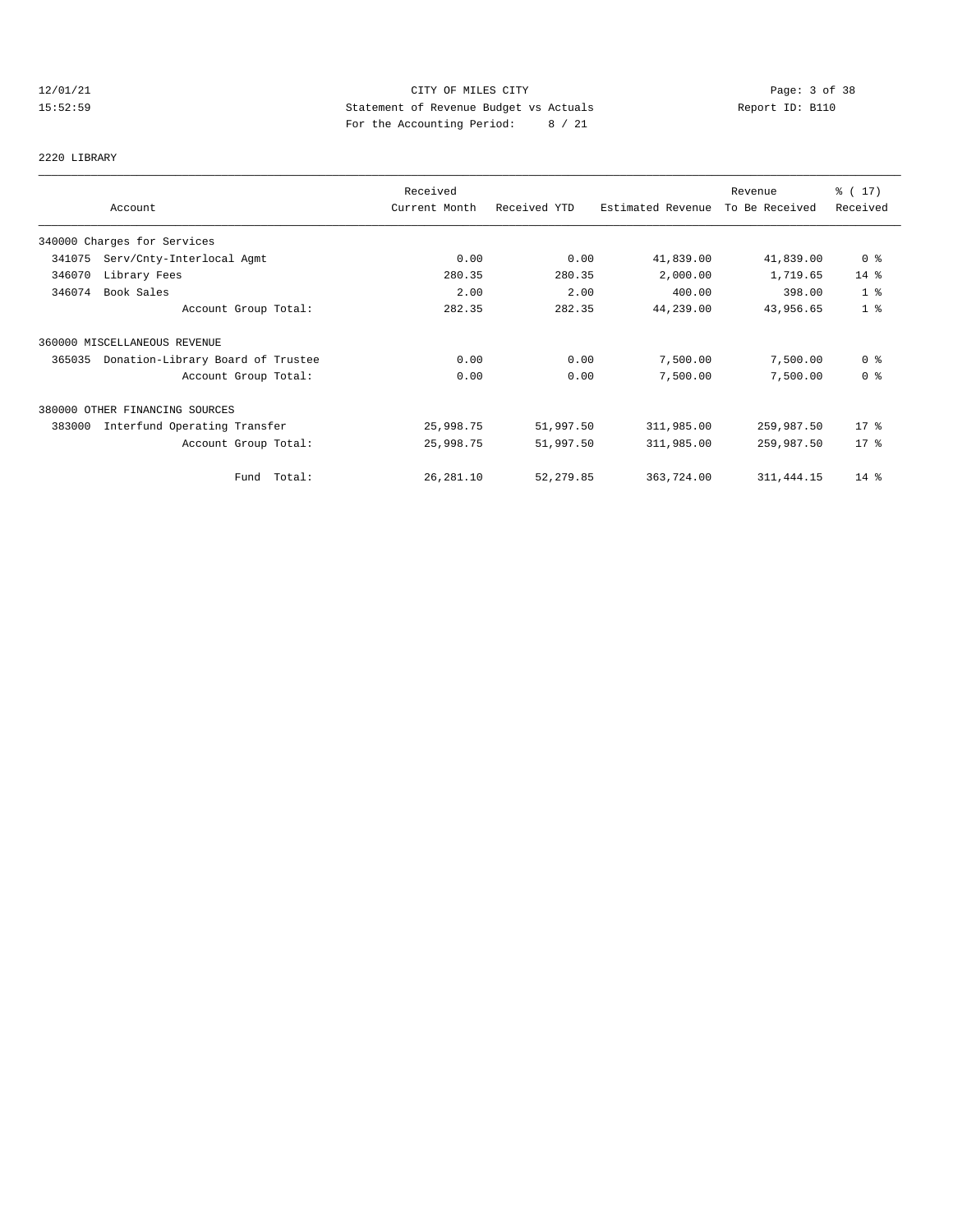## 12/01/21 CITY OF MILES CITY Page: 4 of 38 15:52:59 Statement of Revenue Budget vs Actuals Report ID: B110 For the Accounting Period: 8 / 21

2260 EMERGENCY DISASTER

|              | Account                                | Received<br>Current Month | Received YTD | Estimated Revenue | Revenue<br>To Be Received | $\frac{1}{6}$ (17)<br>Received |
|--------------|----------------------------------------|---------------------------|--------------|-------------------|---------------------------|--------------------------------|
| 310000 TAXES |                                        |                           |              |                   |                           |                                |
| 311010       | Real Property Taxes                    | 6.18                      | 10.71        | 36.00             | 25.29                     | $30*$                          |
| 311020       | Personal Property Taxes                | 0.19                      | 0.19         | 7.00              | 6.81                      | 3 <sup>8</sup>                 |
| 312000       | Penalty & Interest on Delinquent Taxes | 7.35                      | 14.85        | 50.00             | 35.15                     | $30*$                          |
|              | Account Group Total:                   | 13.72                     | 25.75        | 93.00             | 67.25                     | $28*$                          |
|              | Fund Total:                            | 13.72                     | 25.75        | 93.00             | 67.25                     | $28*$                          |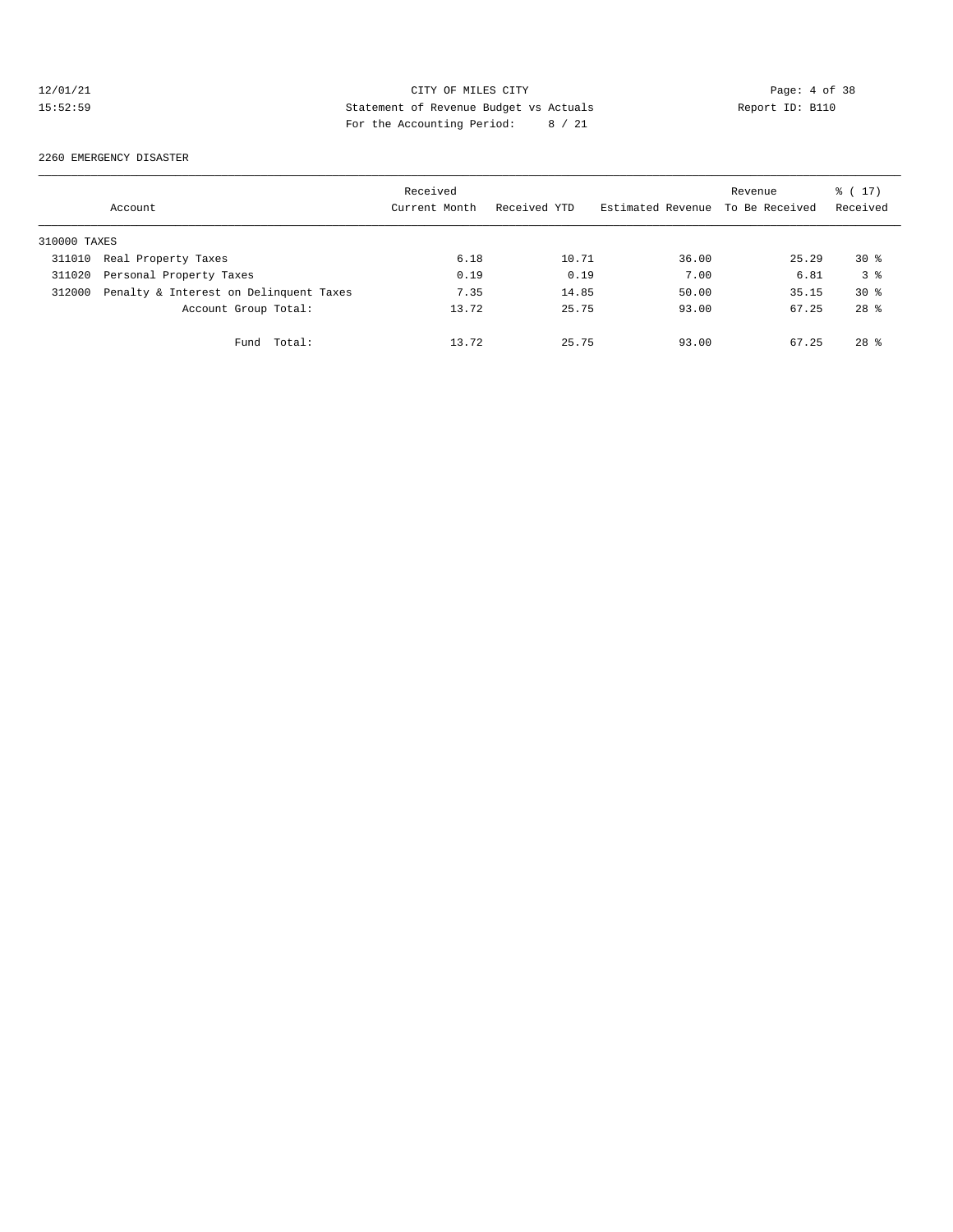## 12/01/21 CITY OF MILES CITY CONTRIBUTE CITY Page: 5 of 38<br>15:52:59 Statement of Revenue Budget vs Actuals Report ID: B110 15:52:59 Statement of Revenue Budget vs Actuals Report ID: B110 For the Accounting Period: 8 / 21

2270 Health

| Account                                | Received<br>Current Month | Received YTD | Estimated Revenue To Be Received | Revenue   | $\frac{1}{6}$ ( 17 )<br>Received |
|----------------------------------------|---------------------------|--------------|----------------------------------|-----------|----------------------------------|
| 380000 OTHER FINANCING SOURCES         |                           |              |                                  |           |                                  |
| Interfund Operating Transfer<br>383000 | 0.00                      | 0.00         | 13,000.00                        | 13,000.00 | 0 %                              |
| Account Group Total:                   | 0.00                      | 0.00         | 13,000.00                        | 13,000.00 | 0 %                              |
| Fund Total:                            | 0.00                      | 0.00         | 13,000.00                        | 13,000.00 | 0 %                              |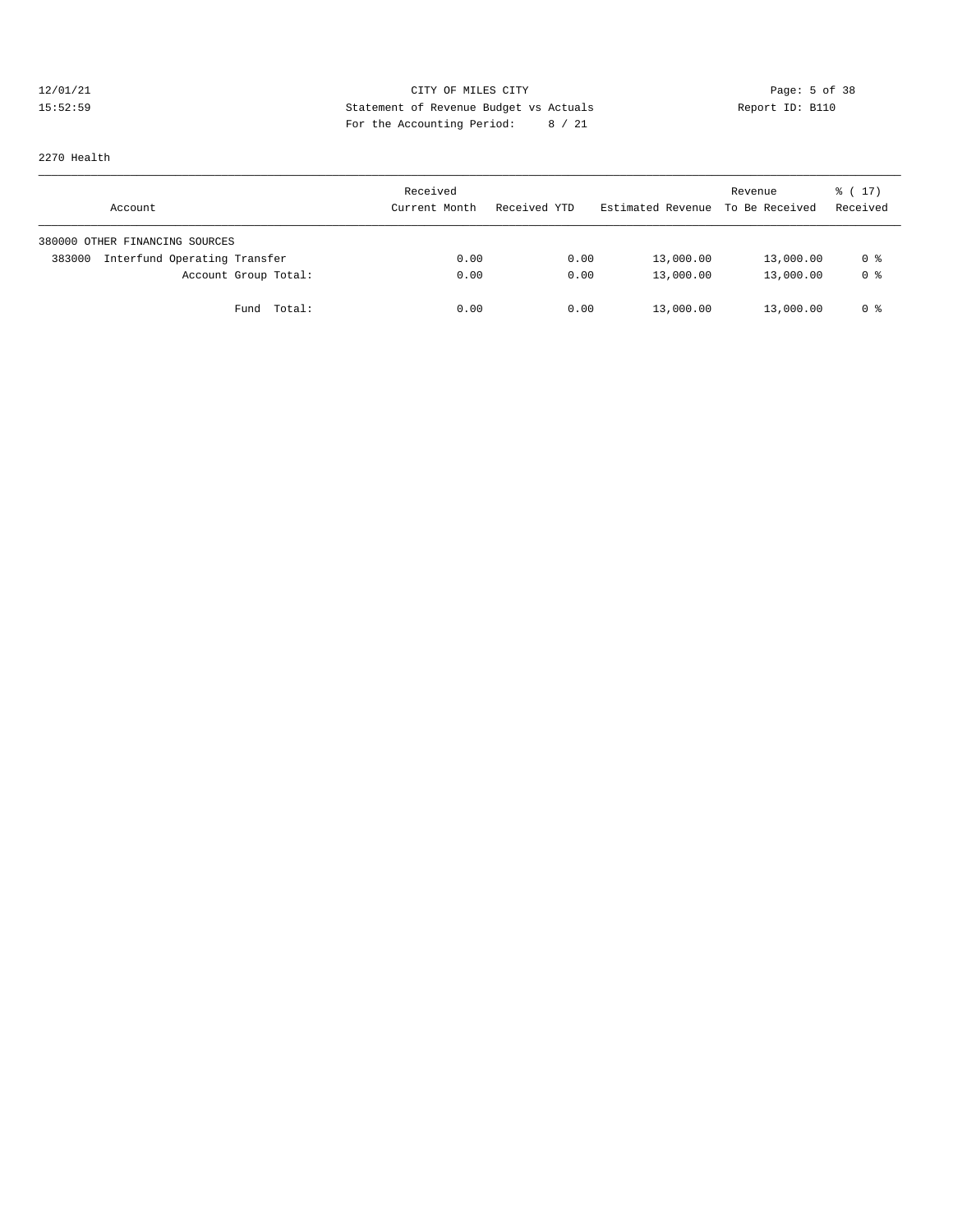## 12/01/21 CITY OF MILES CITY Page: 6 of 38 15:52:59 Statement of Revenue Budget vs Actuals Report ID: B110 For the Accounting Period: 8 / 21

### 2310 TIFD-Downtown

|              |                                        | Received      |              |                   | Revenue        | % (17)          |
|--------------|----------------------------------------|---------------|--------------|-------------------|----------------|-----------------|
|              | Account                                | Current Month | Received YTD | Estimated Revenue | To Be Received | Received        |
| 310000 TAXES |                                        |               |              |                   |                |                 |
| 311010       | Real Property Taxes                    | 1,156.46      | 2,145.98     | 193,476.00        | 191,330.02     | 1 <sup>8</sup>  |
| 311020       | Personal Property Taxes                | 47.82         | 373.18       | 4,000.00          | 3,626.82       | 9 <sup>8</sup>  |
| 312000       | Penalty & Interest on Delinquent Taxes | 88.66         | 159.76       | 0.00              | $-159.76$      | $***$ $ -$      |
|              | Account Group Total:                   | 1,292.94      | 2,678.92     | 197,476.00        | 194,797.08     | 1 <sup>8</sup>  |
|              | 330000 INTERGOVERNMENTAL REVENUES      |               |              |                   |                |                 |
| 331172       | Montana Main St Grant                  | 0.00          | 0.00         | 10,000.00         | 10,000.00      | 0 <sup>8</sup>  |
|              | Account Group Total:                   | 0.00          | 0.00         | 10,000.00         | 10,000.00      | 0 <sup>8</sup>  |
|              | 370000 INVESTMENT EARNINGS             |               |              |                   |                |                 |
| 371010       | Investment Earnings                    | 0.00          | 44.23        | 0.00              | $-44.23$       | $***$ $\approx$ |
|              | Account Group Total:                   | 0.00          | 44.23        | 0.00              | $-44.23$       | $***$ $\approx$ |
|              | 380000 OTHER FINANCING SOURCES         |               |              |                   |                |                 |
| 383000       | Interfund Operating Transfer           | 0.00          | 0.00         | 2,000.00          | 2,000.00       | 0 <sup>8</sup>  |
|              | Account Group Total:                   | 0.00          | 0.00         | 2,000.00          | 2,000.00       | 0 <sup>8</sup>  |
|              | Fund Total:                            | 1,292.94      | 2,723.15     | 209,476.00        | 206,752.85     | 1 <sup>8</sup>  |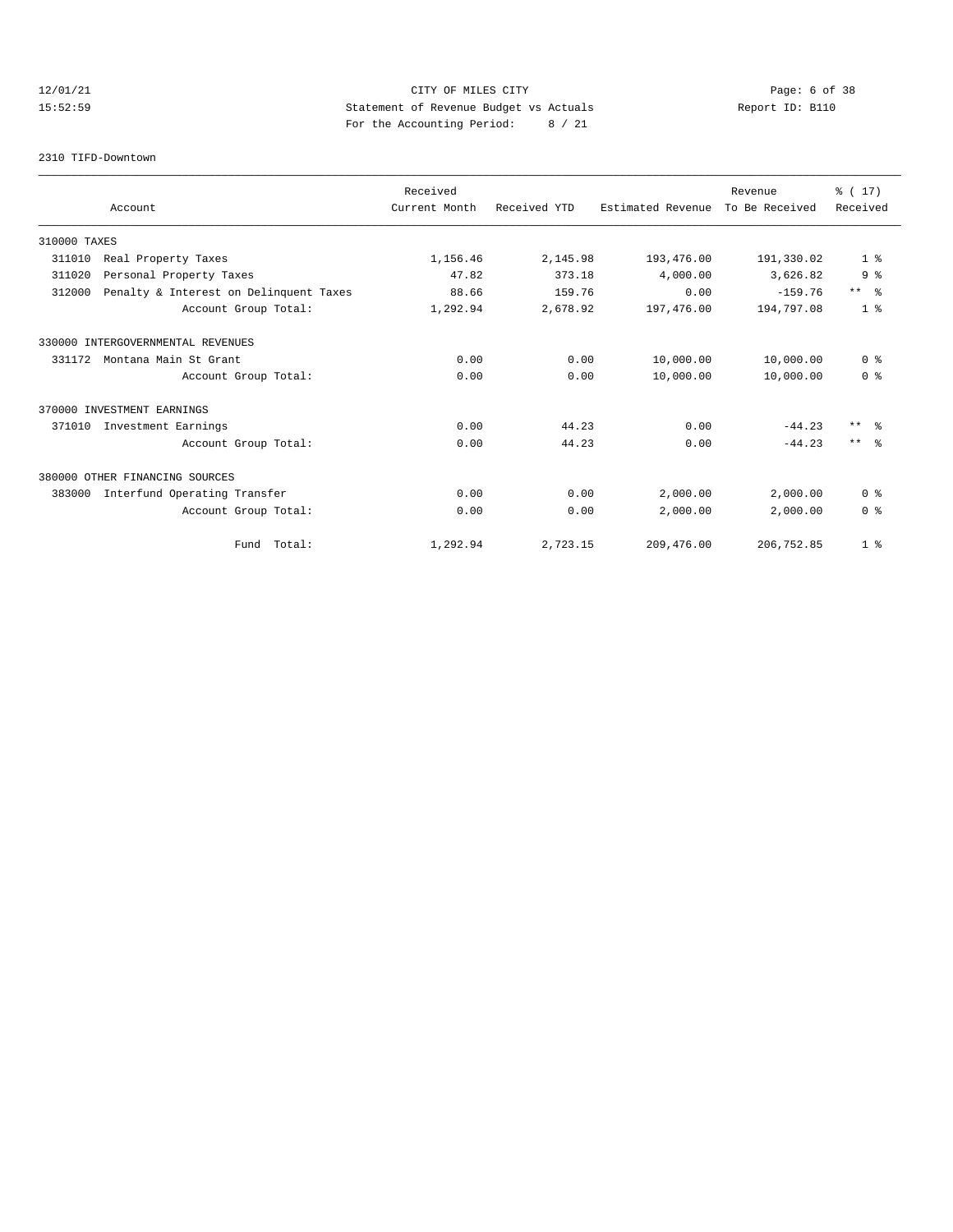## 12/01/21 CITY OF MILES CITY Page: 7 of 38 15:52:59 Statement of Revenue Budget vs Actuals<br>15:52:59 Statement of Revenue Budget vs Actuals Report ID: B110 For the Accounting Period: 8 / 21

2372 Permissive Medical Levy

|              | Account                                | Received<br>Current Month | Received YTD | Estimated Revenue | Revenue<br>To Be Received | $\frac{1}{6}$ (17)<br>Received |
|--------------|----------------------------------------|---------------------------|--------------|-------------------|---------------------------|--------------------------------|
| 310000 TAXES |                                        |                           |              |                   |                           |                                |
| 311010       | Real Property Taxes                    | 1,085.77                  | 2,898.70     | 282,054.00        | 279,155.30                | 1 <sup>°</sup>                 |
| 311020       | Personal Property Taxes                | 20.46                     | 786.75       | 6.393.00          | 5,606.25                  | $12*$                          |
| 312000       | Penalty & Interest on Delinquent Taxes | 25.72                     | 51.96        | 200.00            | 148.04                    | $26$ $%$                       |
|              | Account Group Total:                   | 1,131.95                  | 3.737.41     | 288,647.00        | 284,909.59                | 1 <sup>8</sup>                 |
|              | Total:<br>Fund                         | 1,131.95                  | 3.737.41     | 288,647.00        | 284,909.59                | 1 <sup>°</sup>                 |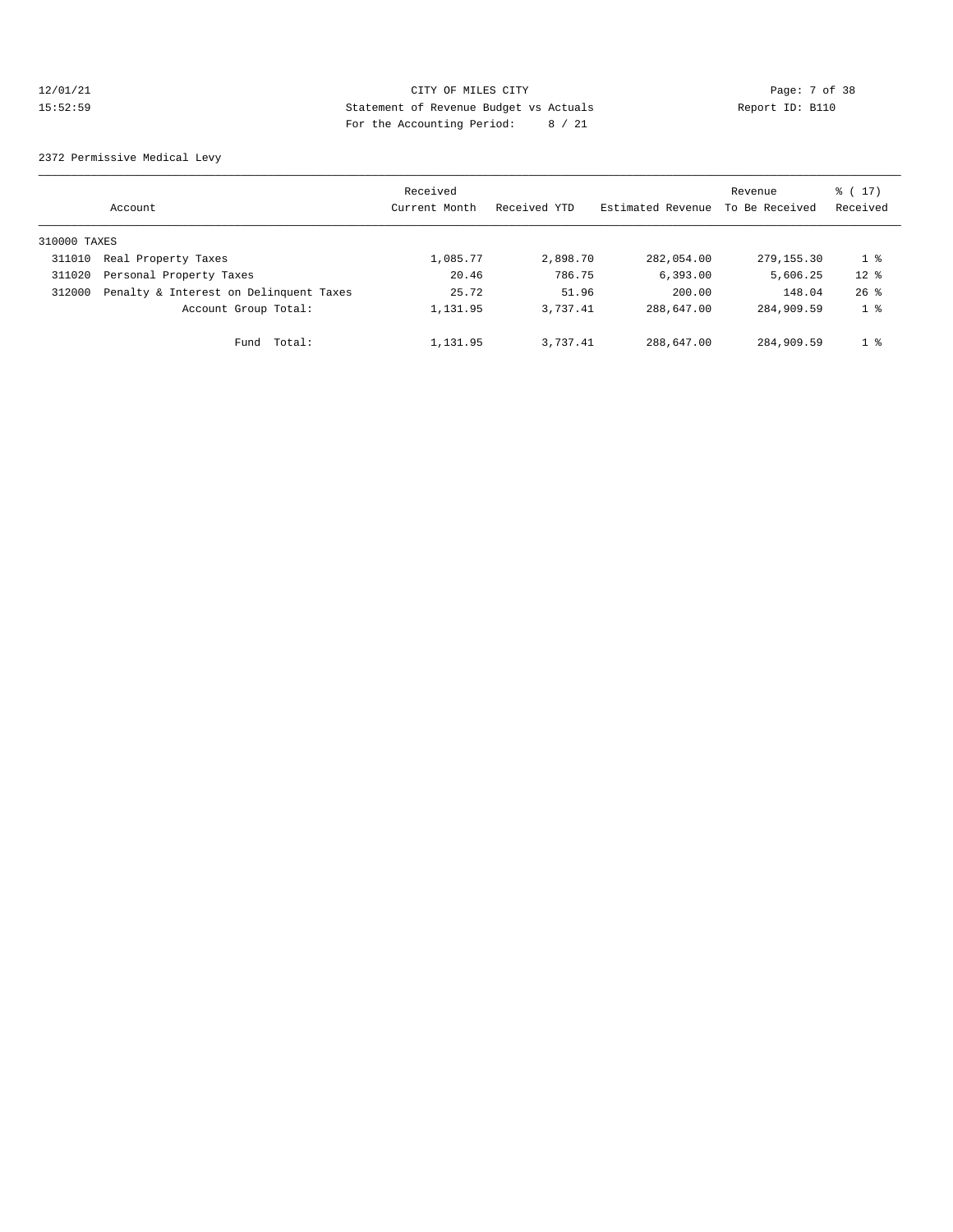## 12/01/21 CITY OF MILES CITY CONTRIBUTE CITY Page: 8 of 38<br>15:52:59 Statement of Revenue Budget vs Actuals Report ID: B110 15:52:59 Statement of Revenue Budget vs Actuals Report ID: B110 For the Accounting Period: 8 / 21

### 2390 DRUG FORFEITURE

| Account                      | Received<br>Current Month | Received YTD | Estimated Revenue To Be Received | Revenue  | $\frac{1}{6}$ (17)<br>Received |
|------------------------------|---------------------------|--------------|----------------------------------|----------|--------------------------------|
| 350000 FINES AND FORFEITURES |                           |              |                                  |          |                                |
| Drug Forfeitures<br>351013   | 0.00                      | 0.00         | 3,000.00                         | 3,000.00 | 0 %                            |
| Account Group Total:         | 0.00                      | 0.00         | 3,000.00                         | 3,000.00 | 0 <sup>8</sup>                 |
| Fund Total:                  | 0.00                      | 0.00         | 3,000.00                         | 3,000.00 | 0 %                            |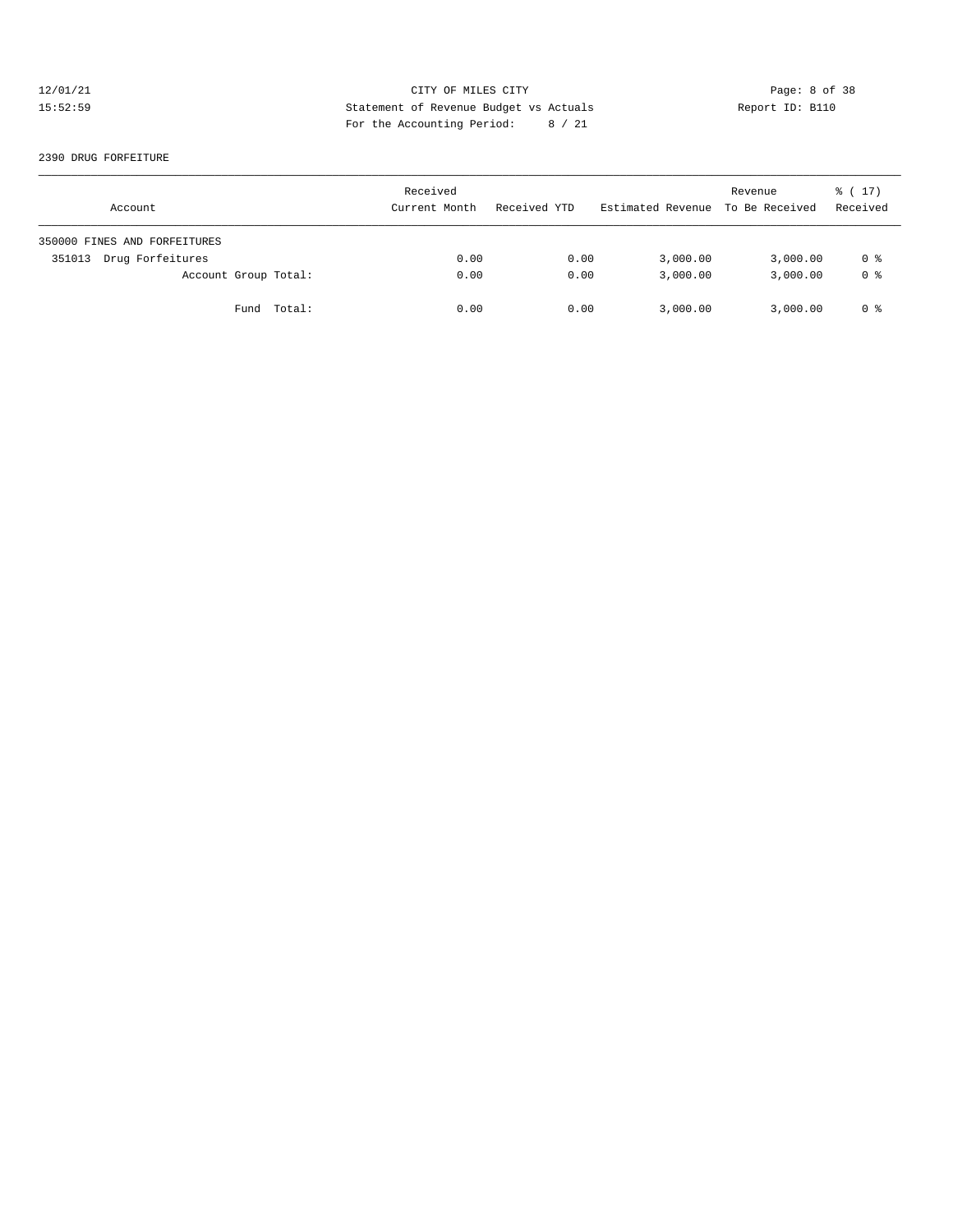## 12/01/21 CITY OF MILES CITY CONTRIBUTE CITY Page: 9 of 38<br>15:52:59 Statement of Revenue Budget vs Actuals Report ID: B110 15:52:59 Statement of Revenue Budget vs Actuals Report ID: B110 For the Accounting Period: 8 / 21

### 2394 BUILDING CODE ENFORCEMENT

| Account                              | Received<br>Current Month | Received YTD | Estimated Revenue To Be Received | Revenue   | $\frac{1}{6}$ (17)<br>Received |
|--------------------------------------|---------------------------|--------------|----------------------------------|-----------|--------------------------------|
| 320000 LICENSES AND PERMITS          |                           |              |                                  |           |                                |
| Building & Related Permits<br>323010 | 4,935.30                  | 15,260.86    | 99,228.00                        | 83,967.14 | 15 <sup>8</sup>                |
| Account Group Total:                 | 4,935.30                  | 15,260.86    | 99,228.00                        | 83,967.14 | $15*$                          |
| Fund Total:                          | 4,935.30                  | 15,260.86    | 99,228.00                        | 83,967.14 | 15 <sup>8</sup>                |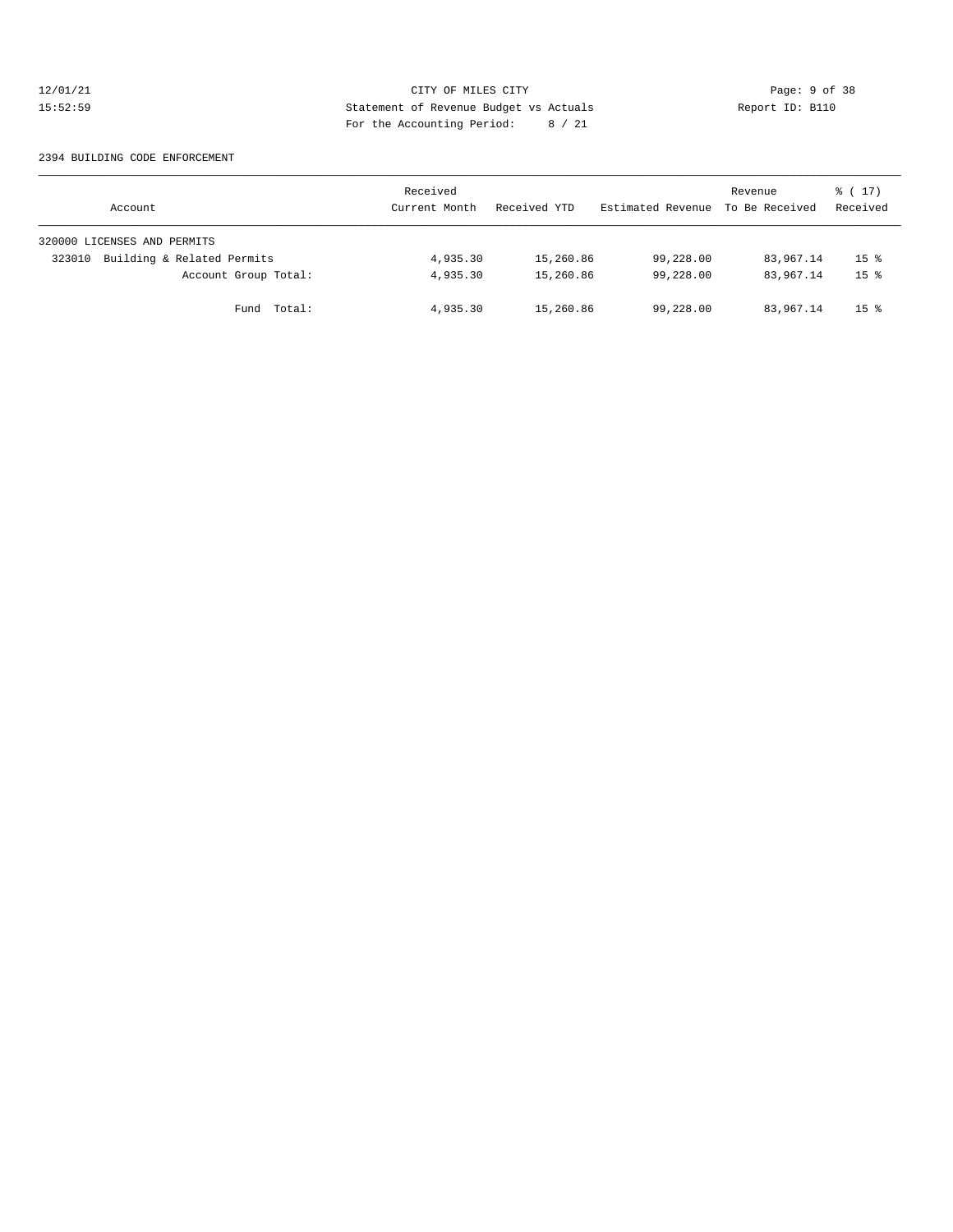## 12/01/21 Page: 10 of 38 CITY OF MILES CITY CHECK PAGE: 10 of 38 15:52:59 Statement of Revenue Budget vs Actuals Report ID: B110 For the Accounting Period: 8 / 21

2400 LTG M D#165-(Gen City)

|        |                                          | Received      |              |                   | Revenue        | $\frac{1}{6}$ (17) |
|--------|------------------------------------------|---------------|--------------|-------------------|----------------|--------------------|
|        | Account                                  | Current Month | Received YTD | Estimated Revenue | To Be Received | Received           |
|        | 360000 MISCELLANEOUS REVENUE             |               |              |                   |                |                    |
| 363010 | Maintenance Assessments                  | 1,492.85      | 3,202.90     | 154,472.00        | 151,269.10     | 2 <sub>8</sub>     |
| 363040 | Penalty & Interest on Deling Assessments | 194.69        | 307.40       | 550.00            | 242.60         | 56 <sup>8</sup>    |
|        | Account Group Total:                     | 1,687.54      | 3,510.30     | 155,022.00        | 151,511.70     | 2 <sub>8</sub>     |
|        | 370000 INVESTMENT EARNINGS               |               |              |                   |                |                    |
| 371010 | Investment Earnings                      | 0.00          | 16.01        | 1,100.00          | 1,083.99       | 1 <sup>8</sup>     |
|        | Account Group Total:                     | 0.00          | 16.01        | 1,100.00          | 1,083.99       | 1 <sup>8</sup>     |
|        | Total:<br>Fund                           | 1,687.54      | 3,526.31     | 156,122.00        | 152,595.69     | 2 <sup>8</sup>     |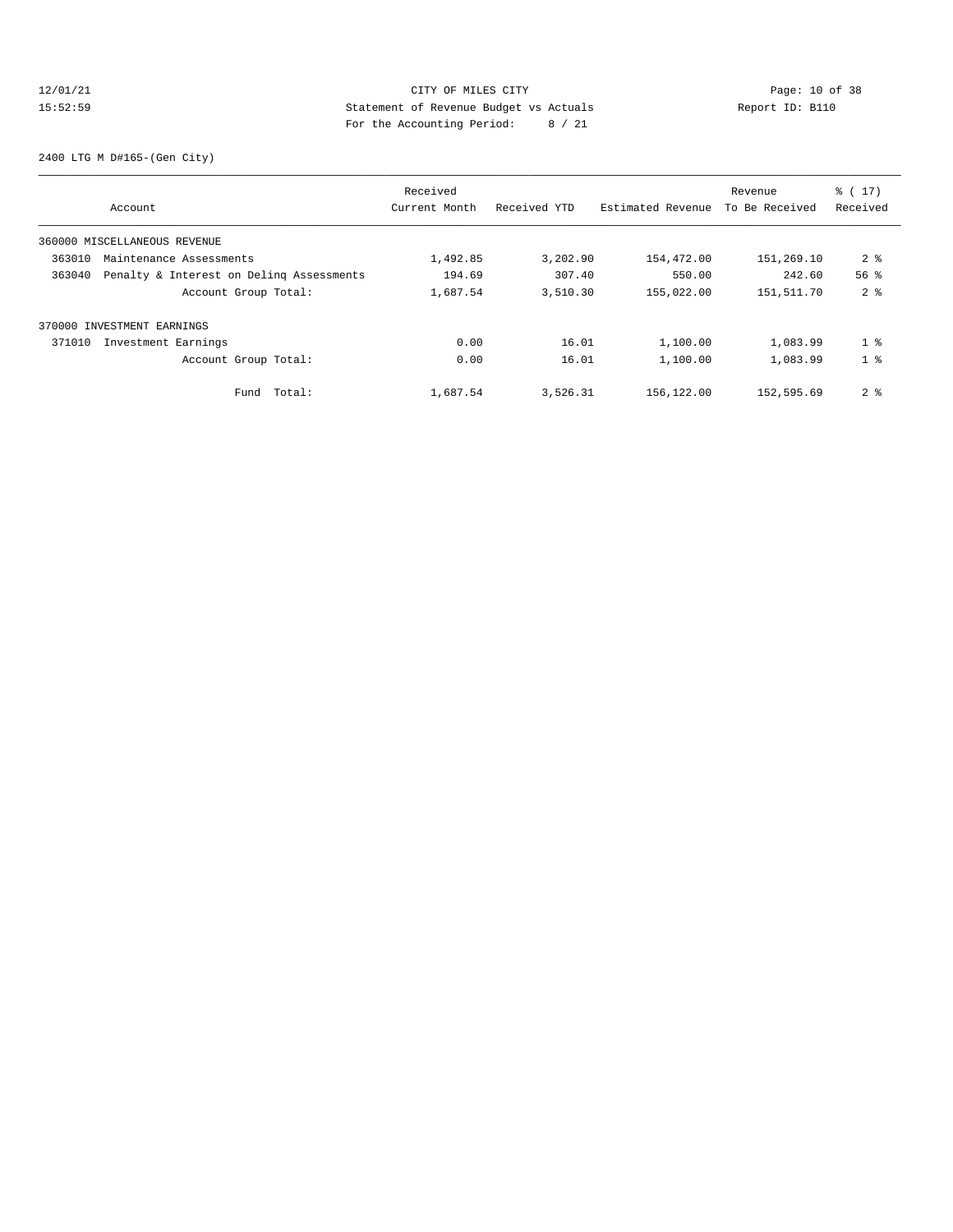## 12/01/21 Page: 11 of 38 CITY OF MILES CITY 15:52:59 Statement of Revenue Budget vs Actuals Report ID: B110 For the Accounting Period: 8 / 21

2420 LTG M D#167-(MilesAddn Etc)

| Account                                            | Received<br>Current Month | Received YTD | Estimated Revenue | Revenue<br>To Be Received | $\frac{1}{6}$ (17)<br>Received |
|----------------------------------------------------|---------------------------|--------------|-------------------|---------------------------|--------------------------------|
| 360000 MISCELLANEOUS REVENUE                       |                           |              |                   |                           |                                |
| 363010<br>Maintenance Assessments                  | 81.86                     | 308.55       | 17,557.00         | 17,248.45                 | 2 <sub>8</sub>                 |
| 363040<br>Penalty & Interest on Deling Assessments | 4.72                      | 23.49        | 100.00            | 76.51                     | $23*$                          |
| Account Group Total:                               | 86.58                     | 332.04       | 17,657.00         | 17,324.96                 | 2 <sup>8</sup>                 |
| 370000 INVESTMENT EARNINGS                         |                           |              |                   |                           |                                |
| 371010<br>Investment Earnings                      | 0.00                      | 2.99         | 300.00            | 297.01                    | 1 <sup>8</sup>                 |
| Account Group Total:                               | 0.00                      | 2.99         | 300.00            | 297.01                    | 1 <sup>8</sup>                 |
| Total:<br>Fund                                     | 86.58                     | 335.03       | 17,957.00         | 17,621.97                 | 2 <sub>8</sub>                 |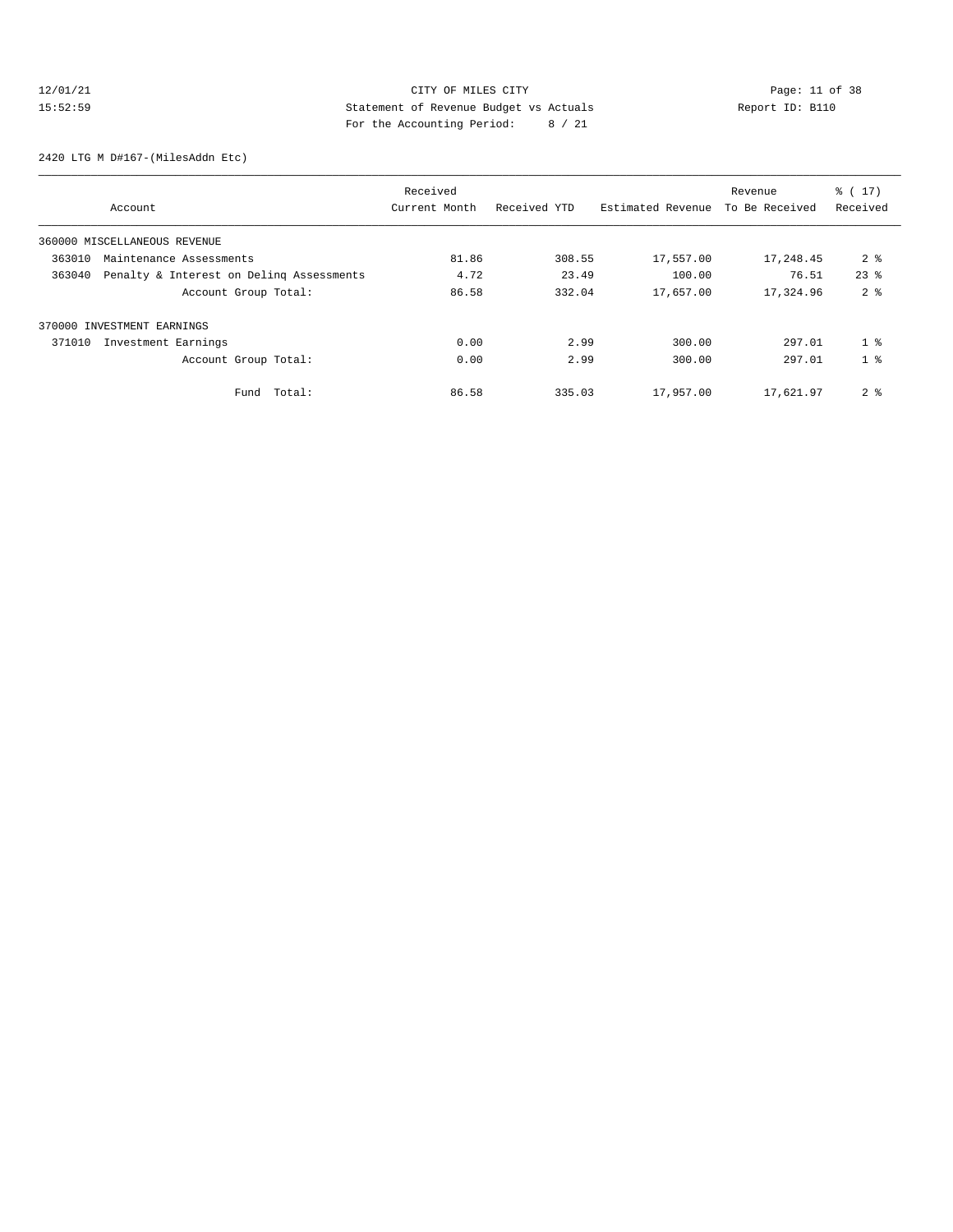## 12/01/21 Page: 12 of 38 CITY OF MILES CITY 15:52:59 Statement of Revenue Budget vs Actuals Report ID: B110 For the Accounting Period: 8 / 21

2430 LTG M D#171-(Balsam Est)

| Account                                            | Received<br>Current Month | Received YTD | Estimated Revenue | Revenue<br>To Be Received | $\frac{1}{6}$ (17)<br>Received |
|----------------------------------------------------|---------------------------|--------------|-------------------|---------------------------|--------------------------------|
| 360000 MISCELLANEOUS REVENUE                       |                           |              |                   |                           |                                |
| 363010<br>Maintenance Assessments                  | 0.00                      | 0.00         | 8,987.00          | 8,987.00                  | 0 %                            |
| 363040<br>Penalty & Interest on Deling Assessments | 0.00                      | 0.00         | 15.00             | 15.00                     | 0 %                            |
| Account Group Total:                               | 0.00                      | 0.00         | 9,002.00          | 9,002.00                  | 0 %                            |
| 370000 INVESTMENT EARNINGS                         |                           |              |                   |                           |                                |
| 371010<br>Investment Earnings                      | 0.00                      | 0.28         | 300.00            | 299.72                    | 0 %                            |
| Account Group Total:                               | 0.00                      | 0.28         | 300.00            | 299.72                    | 0 %                            |
| Total:<br>Fund                                     | 0.00                      | 0.28         | 9,302.00          | 9,301.72                  | 0 %                            |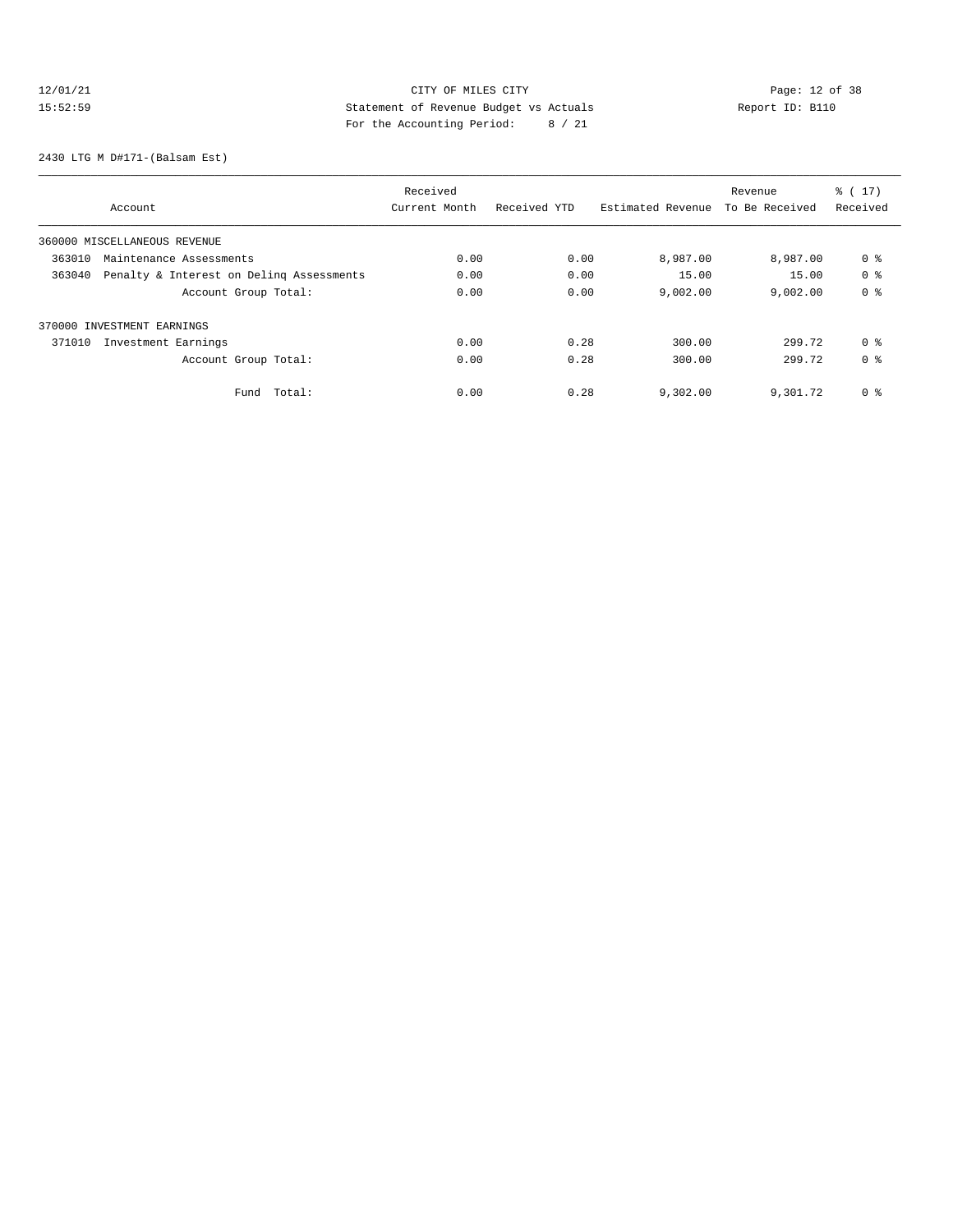# 12/01/21 Page: 13 of 38 CITY OF MILES CITY CHANGES CONTROLLED Page: 13 of 38 15:52:59 Statement of Revenue Budget vs Actuals Report ID: B110 For the Accounting Period: 8 / 21

### 2440 LTG M D#172-(Main Str)

|                                   |             | Received      |              |                   | Revenue        | $\frac{1}{6}$ ( 17 ) |
|-----------------------------------|-------------|---------------|--------------|-------------------|----------------|----------------------|
| Account                           |             | Current Month | Received YTD | Estimated Revenue | To Be Received | Received             |
| 360000 MISCELLANEOUS REVENUE      |             |               |              |                   |                |                      |
| 363010<br>Maintenance Assessments |             | 0.00          | 0.00         | 32,308.00         | 32,308.00      | 0 %                  |
| Account Group Total:              |             | 0.00          | 0.00         | 32,308.00         | 32,308.00      | 0 <sup>8</sup>       |
| 370000 INVESTMENT EARNINGS        |             |               |              |                   |                |                      |
| Investment Earnings<br>371010     |             | 0.00          | 2.10         | 75.00             | 72.90          | 3 <sup>8</sup>       |
| Account Group Total:              |             | 0.00          | 2.10         | 75.00             | 72.90          | 3 <sup>8</sup>       |
|                                   | Fund Total: | 0.00          | 2.10         | 32,383.00         | 32,380.90      | 0 %                  |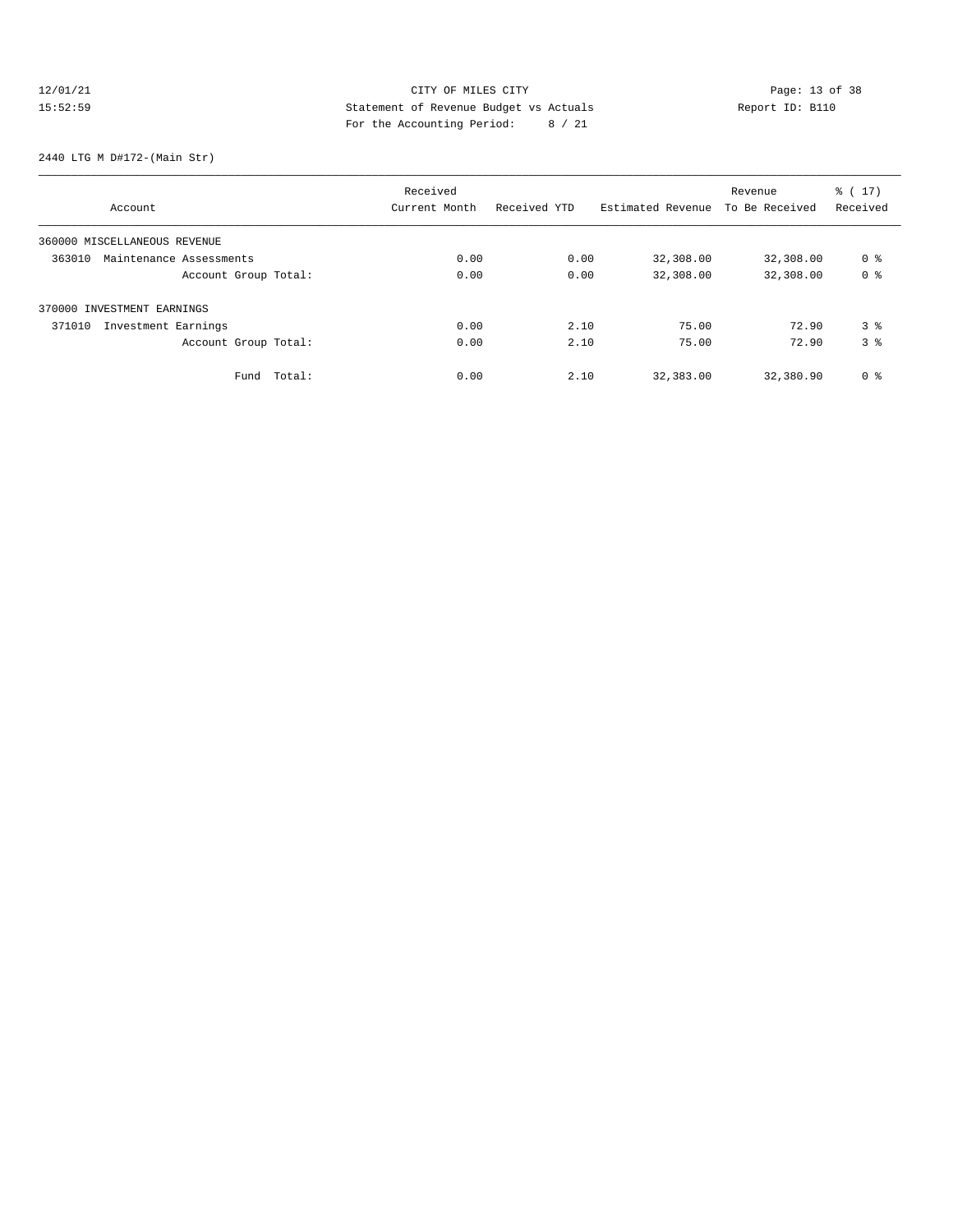## 12/01/21 Page: 14 of 38 15:52:59 Statement of Revenue Budget vs Actuals Report ID: B110 For the Accounting Period: 8 / 21

2450 LTG M D#195-(SG-Trico)

| Account                                            | Received<br>Current Month | Received YTD | Estimated Revenue | Revenue<br>To Be Received | $\frac{1}{6}$ (17)<br>Received |
|----------------------------------------------------|---------------------------|--------------|-------------------|---------------------------|--------------------------------|
| 360000 MISCELLANEOUS REVENUE                       |                           |              |                   |                           |                                |
| 363010<br>Maintenance Assessments                  | 28.06                     | 84.18        | 7,085.00          | 7,000.82                  | 1 <sup>°</sup>                 |
| 363040<br>Penalty & Interest on Deling Assessments | 1.62                      | 4.13         | 0.00              | $-4.13$                   | $***$ $\approx$                |
| Account Group Total:                               | 29.68                     | 88.31        | 7,085.00          | 6,996.69                  | 1 <sup>8</sup>                 |
| 370000 INVESTMENT EARNINGS                         |                           |              |                   |                           |                                |
| 371010<br>Investment Earnings                      | 0.00                      | 0.20         | 75.00             | 74.80                     | 0 %                            |
| Account Group Total:                               | 0.00                      | 0.20         | 75.00             | 74.80                     | 0 <sup>8</sup>                 |
| Total:<br>Fund                                     | 29.68                     | 88.51        | 7,160.00          | 7,071.49                  | 1 <sup>8</sup>                 |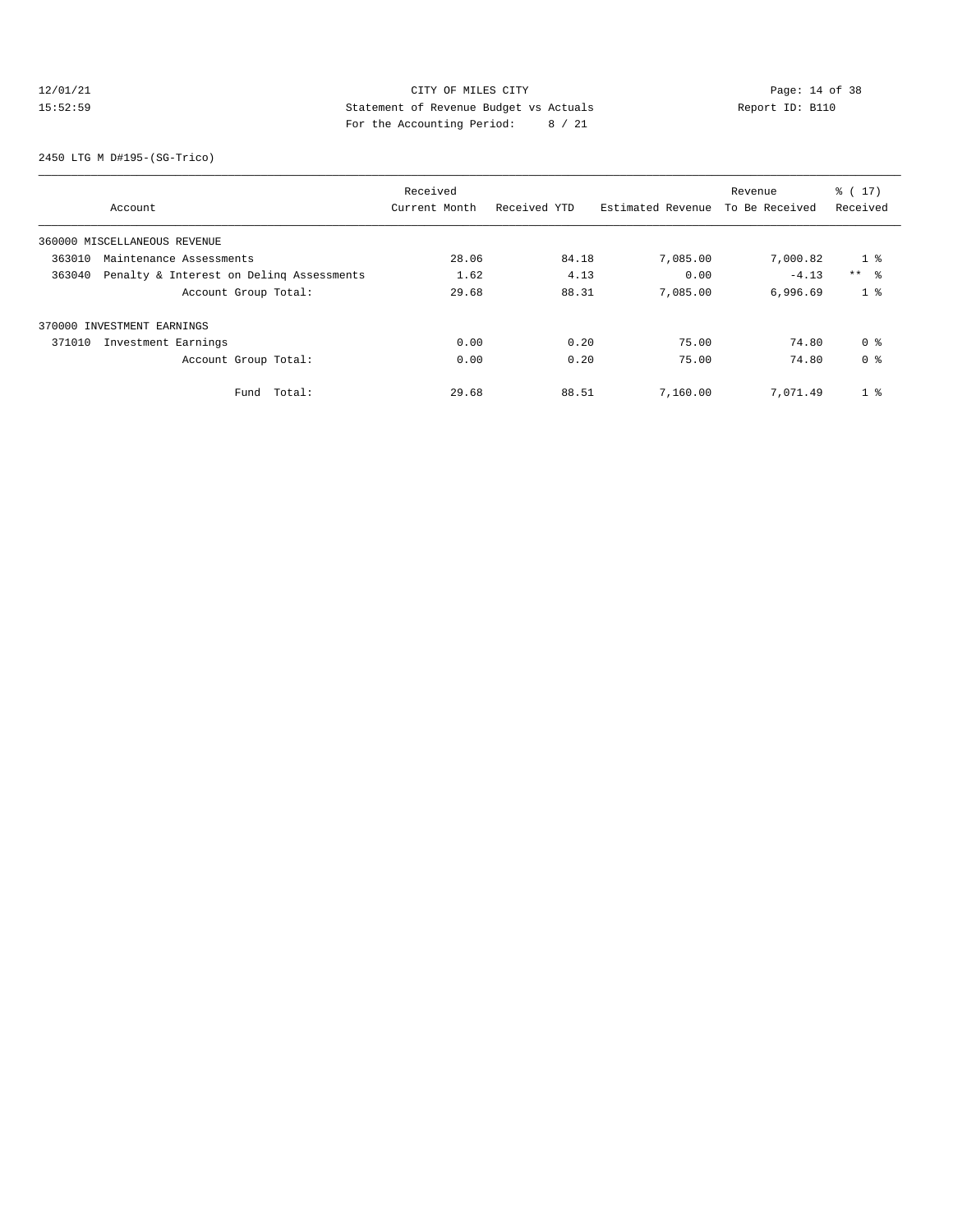## 12/01/21 CITY OF MILES CITY<br>15:52:59 Statement of Revenue Budget vs Actuals<br>15:52:59 Statement of Revenue Budget vs Actuals 15:52:59 Statement of Revenue Budget vs Actuals Report ID: B110 For the Accounting Period: 8 / 21

2470 LTG M D#202-(SG-MDU&NV)

|        | Account                                  | Received<br>Current Month | Received YTD | Estimated Revenue | Revenue<br>To Be Received | $\frac{1}{6}$ ( 17 )<br>Received |
|--------|------------------------------------------|---------------------------|--------------|-------------------|---------------------------|----------------------------------|
|        | 360000 MISCELLANEOUS REVENUE             |                           |              |                   |                           |                                  |
| 363010 | Maintenance Assessments                  | 324.00                    | 345.06       | 5,295.00          | 4,949.94                  | 7 %                              |
| 363040 | Penalty & Interest on Deling Assessments | 54.65                     | 55.59        | 0.00              | $-55.59$                  | $***$ 8                          |
|        | Account Group Total:                     | 378.65                    | 400.65       | 5,295.00          | 4,894.35                  | 8 %                              |
|        | 370000 INVESTMENT EARNINGS               |                           |              |                   |                           |                                  |
| 371010 | Investment Earnings                      | 0.00                      | 0.80         | 50.00             | 49.20                     | 2 <sup>8</sup>                   |
|        | Account Group Total:                     | 0.00                      | 0.80         | 50.00             | 49.20                     | 2 <sup>8</sup>                   |
|        | Total:<br>Fund                           | 378.65                    | 401.45       | 5,345.00          | 4,943.55                  | 8 %                              |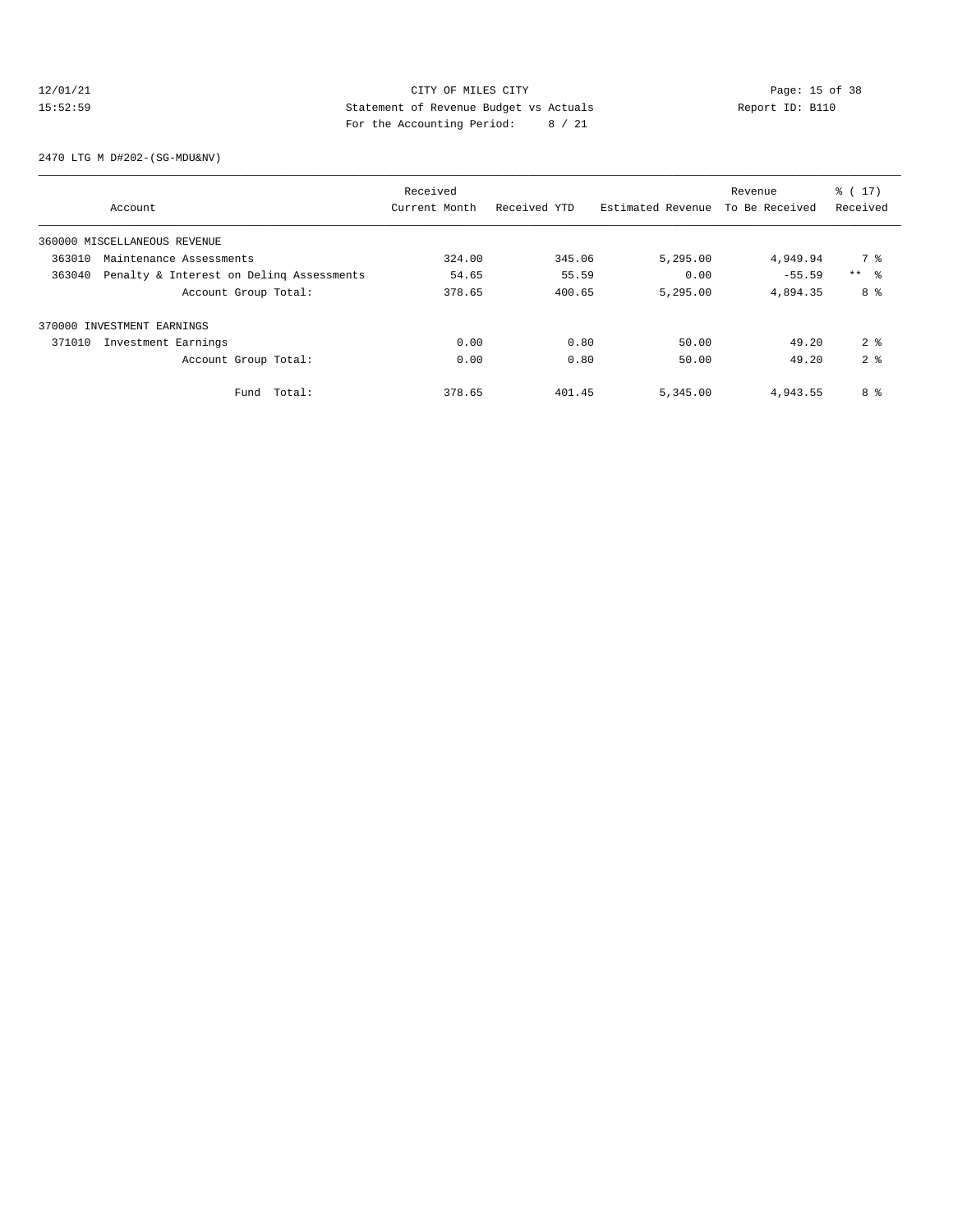## 12/01/21 CITY OF MILES CITY<br>15:52:59 Statement of Revenue Budget vs Actuals<br>15:52:59 Statement of Revenue Budget vs Actuals 15:52:59 Statement of Revenue Budget vs Actuals Report ID: B110 For the Accounting Period: 8 / 21

2480 LTG M M#173-(Milestown Estates)

|        | Account                                  | Received<br>Current Month | Received YTD | Estimated Revenue | Revenue<br>To Be Received | $\frac{1}{6}$ ( 17 )<br>Received |
|--------|------------------------------------------|---------------------------|--------------|-------------------|---------------------------|----------------------------------|
|        | 360000 MISCELLANEOUS REVENUE             |                           |              |                   |                           |                                  |
| 363010 | Maintenance Assessments                  | 27.58                     | 277.33       | 3,183.00          | 2,905.67                  | 9 <sub>8</sub>                   |
| 363040 | Penalty & Interest on Deling Assessments | 1.60                      | 12.77        | 8.00              | $-4.77$                   | $160$ %                          |
|        | Account Group Total:                     | 29.18                     | 290.10       | 3,191.00          | 2,900.90                  | 9 <sub>8</sub>                   |
|        | 370000 INVESTMENT EARNINGS               |                           |              |                   |                           |                                  |
| 371010 | Investment Earnings                      | 0.00                      | 0.29         | 20.00             | 19.71                     | 1 <sup>8</sup>                   |
|        | Account Group Total:                     | 0.00                      | 0.29         | 20.00             | 19.71                     | 1 <sup>8</sup>                   |
|        | Fund Total:                              | 29.18                     | 290.39       | 3,211.00          | 2,920.61                  | 9 <sub>8</sub>                   |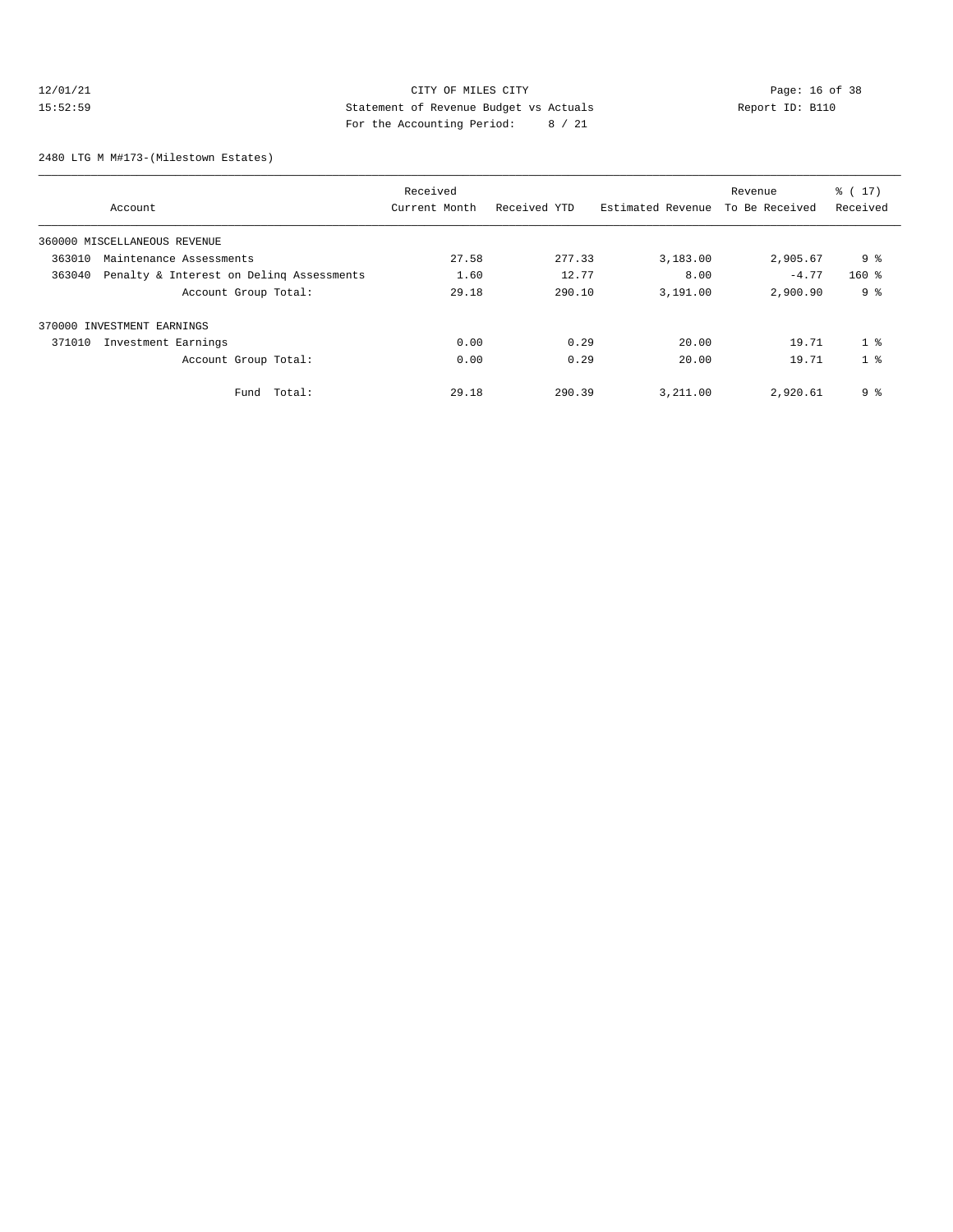## 12/01/21 Page: 17 of 38 CITY OF MILES CITY 15:52:59 Statement of Revenue Budget vs Actuals Report ID: B110 For the Accounting Period: 8 / 21

2510 STR MAINT DIST #204

| Account                                            | Received<br>Current Month | Received YTD | Estimated Revenue | Revenue<br>To Be Received | $\frac{1}{6}$ (17)<br>Received |
|----------------------------------------------------|---------------------------|--------------|-------------------|---------------------------|--------------------------------|
| 360000 MISCELLANEOUS REVENUE                       |                           |              |                   |                           |                                |
| 363010<br>Maintenance Assessments                  | 12,527.22                 | 28,575.76    | 1,861,961.00      | 1,833,385.24              | 2 <sub>8</sub>                 |
| 363040<br>Penalty & Interest on Deling Assessments | 1,622.81                  | 2,561.24     | 4,000.00          | 1,438.76                  | 64 %                           |
| Account Group Total:                               | 14,150.03                 | 31,137.00    | 1,865,961.00      | 1,834,824.00              | 2 <sup>8</sup>                 |
| 370000 INVESTMENT EARNINGS                         |                           |              |                   |                           |                                |
| 371010<br>Investment Earnings                      | 0.00                      | 83.75        | 10,000.00         | 9,916.25                  | 1 <sup>8</sup>                 |
| Account Group Total:                               | 0.00                      | 83.75        | 10,000.00         | 9,916.25                  | 1 <sup>8</sup>                 |
| 380000 OTHER FINANCING SOURCES                     |                           |              |                   |                           |                                |
| Interfund Operating Transfer<br>383000             | 0.00                      | 0.00         | 132,524.00        | 132,524.00                | 0 %                            |
| Account Group Total:                               | 0.00                      | 0.00         | 132,524.00        | 132,524.00                | 0 %                            |
| Total:<br>Fund                                     | 14,150.03                 | 31,220.75    | 2,008,485.00      | 1,977,264.25              | 2 <sub>8</sub>                 |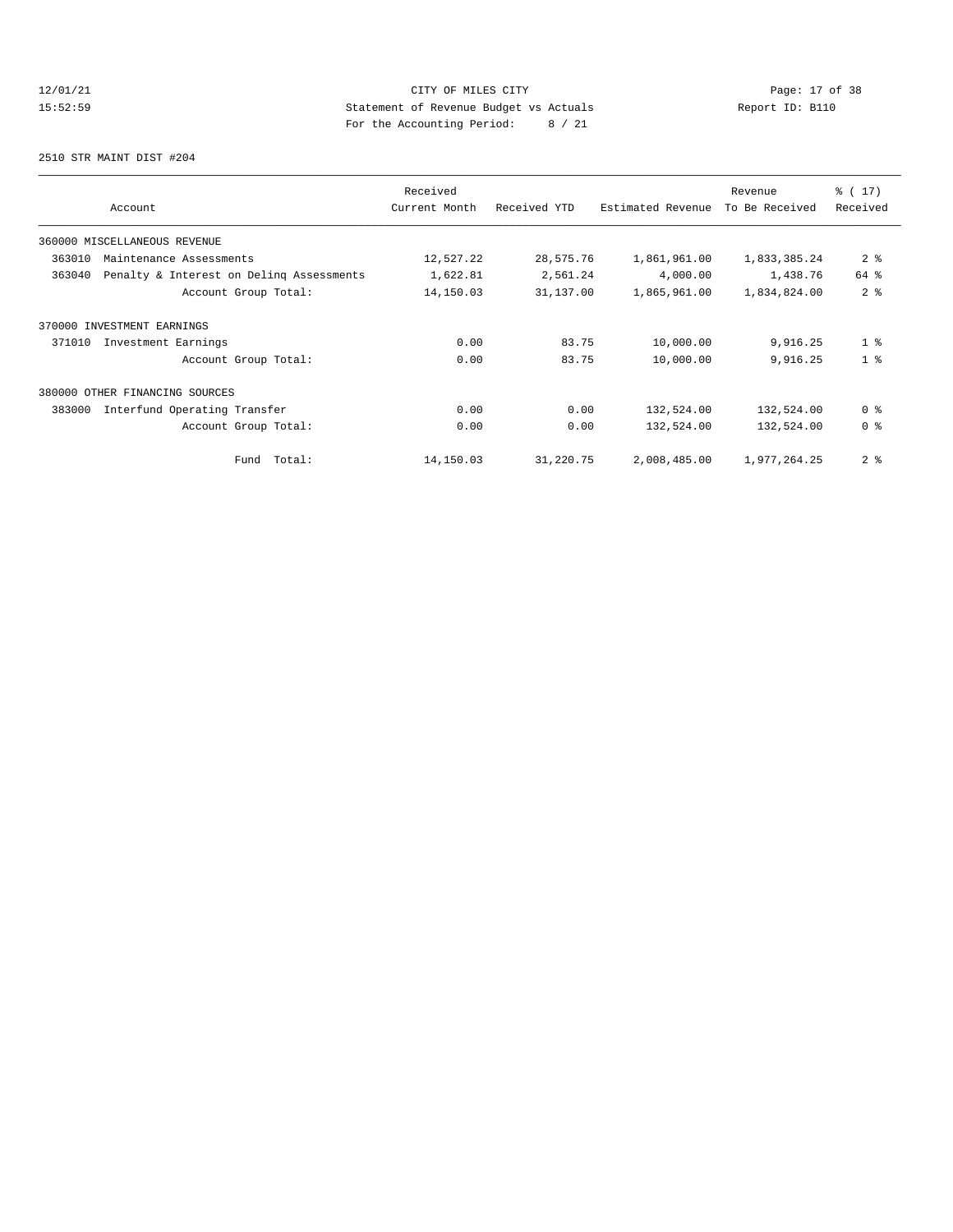## 12/01/21 CITY OF MILES CITY<br>15:52:59 Statement of Revenue Budget vs Actuals<br>15:52:59 Page: 18 of 38 15:52:59 Statement of Revenue Budget vs Actuals Report ID: B110 For the Accounting Period: 8 / 21

2520 STR MAINT DIST #205

| Account                                            | Received<br>Current Month | Received YTD | Estimated Revenue | Revenue<br>To Be Received | $\frac{1}{6}$ (17)<br>Received |
|----------------------------------------------------|---------------------------|--------------|-------------------|---------------------------|--------------------------------|
| 360000 MISCELLANEOUS REVENUE                       |                           |              |                   |                           |                                |
| 363010<br>Maintenance Assessments                  | 4, 113.08                 | 6,967.56     | 262,927.00        | 255,959.44                | 3 <sup>8</sup>                 |
| 363040<br>Penalty & Interest on Deling Assessments | 443.56                    | 633.08       | 1,000.00          | 366.92                    | 63%                            |
| Account Group Total:                               | 4,556.64                  | 7,600.64     | 263,927.00        | 256,326.36                | 3 <sup>8</sup>                 |
| 370000 INVESTMENT EARNINGS                         |                           |              |                   |                           |                                |
| 371010<br>Investment Earnings                      | 0.00                      | 45.02        | 4,000.00          | 3,954.98                  | 1 <sup>8</sup>                 |
| Account Group Total:                               | 0.00                      | 45.02        | 4,000.00          | 3,954.98                  | 1 <sup>8</sup>                 |
| 380000 OTHER FINANCING SOURCES                     |                           |              |                   |                           |                                |
| Interfund Operating Transfer<br>383000             | 0.00                      | 0.00         | 33,131.00         | 33,131.00                 | 0 %                            |
| Account Group Total:                               | 0.00                      | 0.00         | 33,131.00         | 33,131.00                 | 0 <sup>8</sup>                 |
| Fund Total:                                        | 4,556.64                  | 7,645.66     | 301,058.00        | 293, 412.34               | 3 <sup>8</sup>                 |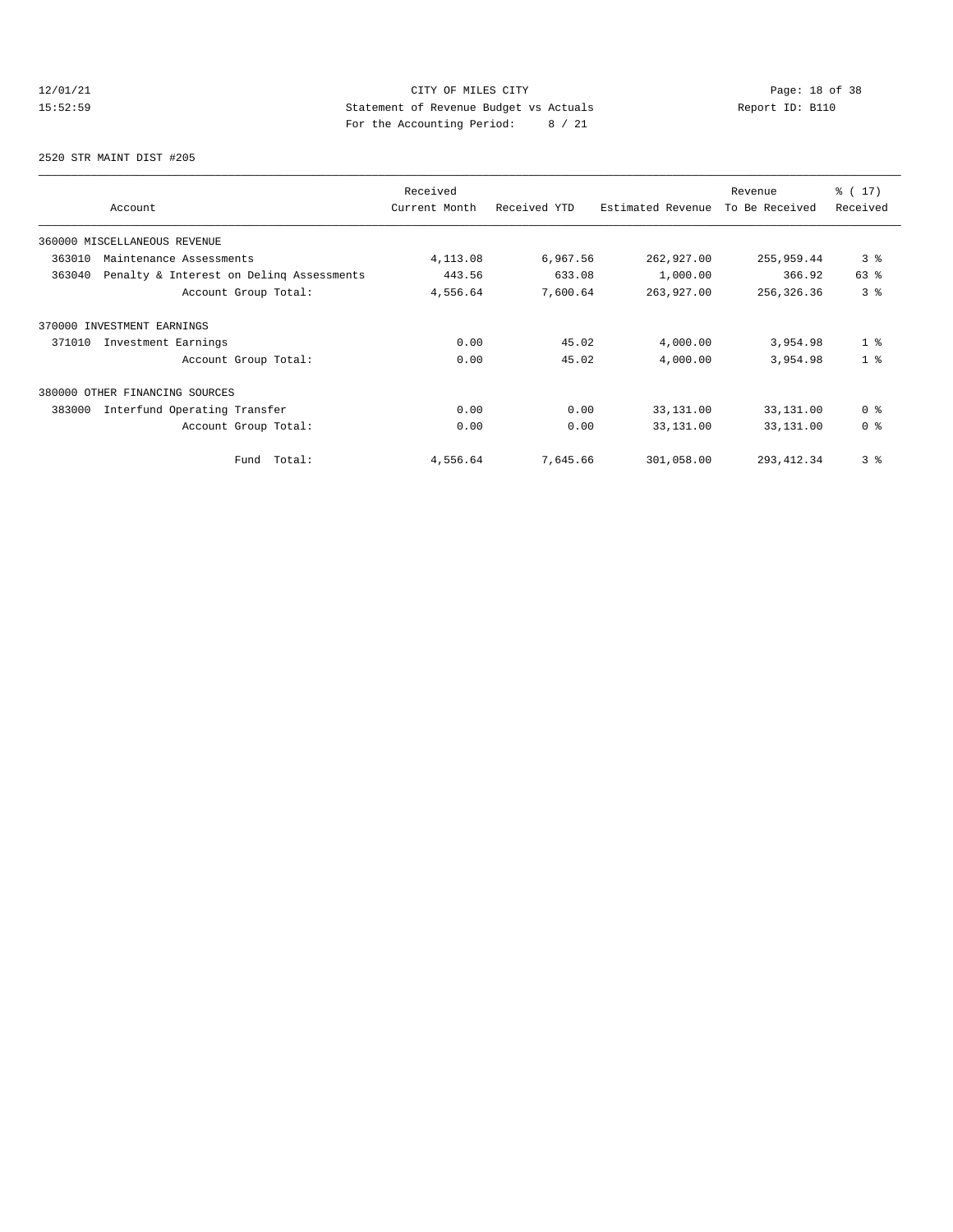## 12/01/21 Page: 19 of 38 CITY OF MILES CITY CHECK PAGE: 19 OF 38 15:52:59 Statement of Revenue Budget vs Actuals Report ID: B110 For the Accounting Period: 8 / 21

2540 STR MAINT DIST#207-(MILESTOWN ESTATES)

| Account                                            | Received<br>Current Month | Received YTD | Estimated Revenue | Revenue<br>To Be Received | $\frac{1}{6}$ (17)<br>Received |
|----------------------------------------------------|---------------------------|--------------|-------------------|---------------------------|--------------------------------|
| 360000 MISCELLANEOUS REVENUE                       |                           |              |                   |                           |                                |
| 363010<br>Maintenance Assessments                  | 36.72                     | 369.28       | 5,237.00          | 4,867.72                  | 7 %                            |
| 363040<br>Penalty & Interest on Deling Assessments | 2.12                      | 33.69        | 0.00              | $-33.69$                  | $***$ $\approx$                |
| Account Group Total:                               | 38.84                     | 402.97       | 5,237.00          | 4,834.03                  | 8 %                            |
| 370000 INVESTMENT EARNINGS                         |                           |              |                   |                           |                                |
| 371010<br>Investment Earnings                      | 0.00                      | 0.77         | 100.00            | 99.23                     | 1 <sup>8</sup>                 |
| Account Group Total:                               | 0.00                      | 0.77         | 100.00            | 99.23                     | 1 <sup>8</sup>                 |
| Fund Total:                                        | 38.84                     | 403.74       | 5,337.00          | 4,933.26                  | 8 %                            |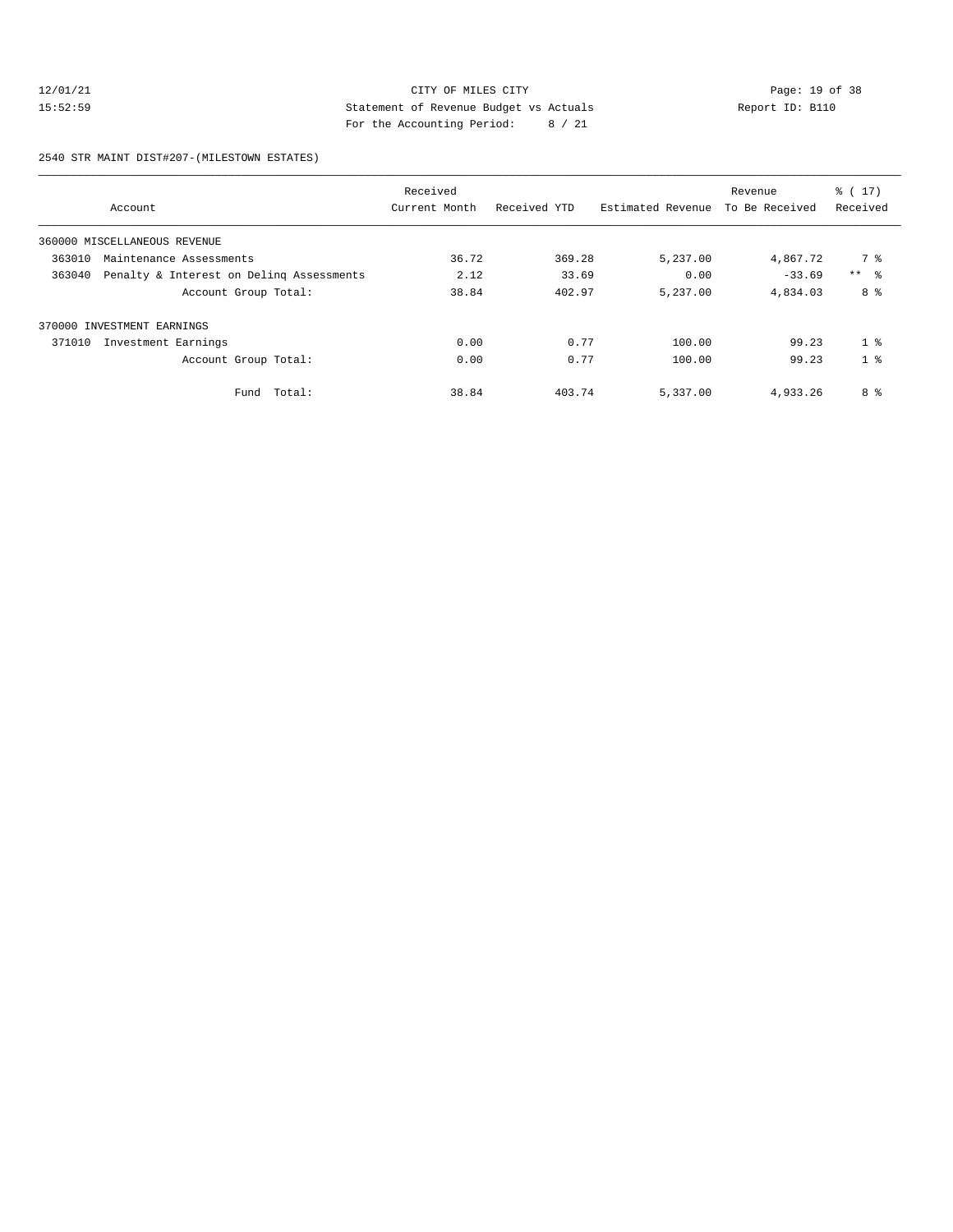## 12/01/21 Page: 20 of 38 15:52:59 Statement of Revenue Budget vs Actuals Report ID: B110 For the Accounting Period: 8 / 21

### 2701 Fire Grants

|        |                                   |        | Received      |              |                   | Revenue        | $\frac{1}{6}$ (17) |
|--------|-----------------------------------|--------|---------------|--------------|-------------------|----------------|--------------------|
|        | Account                           |        | Current Month | Received YTD | Estimated Revenue | To Be Received | Received           |
|        | 330000 INTERGOVERNMENTAL REVENUES |        |               |              |                   |                |                    |
| 331113 | FEMA -Projects                    |        | 0.00          | 0.00         | 300,000.00        | 300,000.00     | 0 %                |
|        | Account Group Total:              |        | 0.00          | 0.00         | 300,000.00        | 300,000.00     | 0 %                |
|        | 360000 MISCELLANEOUS REVENUE      |        |               |              |                   |                |                    |
| 362020 | MISC REVENUE                      |        | 0.00          | 0.00         | 25,000.00         | 25,000.00      | 0 %                |
| 365040 | DONATIONS-FIRE/AMB                |        | 0.00          | 0.00         | 350.00            | 350.00         | 0 %                |
| 367000 | Sale of Junk or Salvage           |        | 0.00          | 0.00         | 1,000.00          | 1,000.00       | 0 %                |
|        | Account Group Total:              |        | 0.00          | 0.00         | 26,350.00         | 26,350.00      | 0 %                |
|        | Fund                              | Total: | 0.00          | 0.00         | 326,350.00        | 326,350.00     | 0 %                |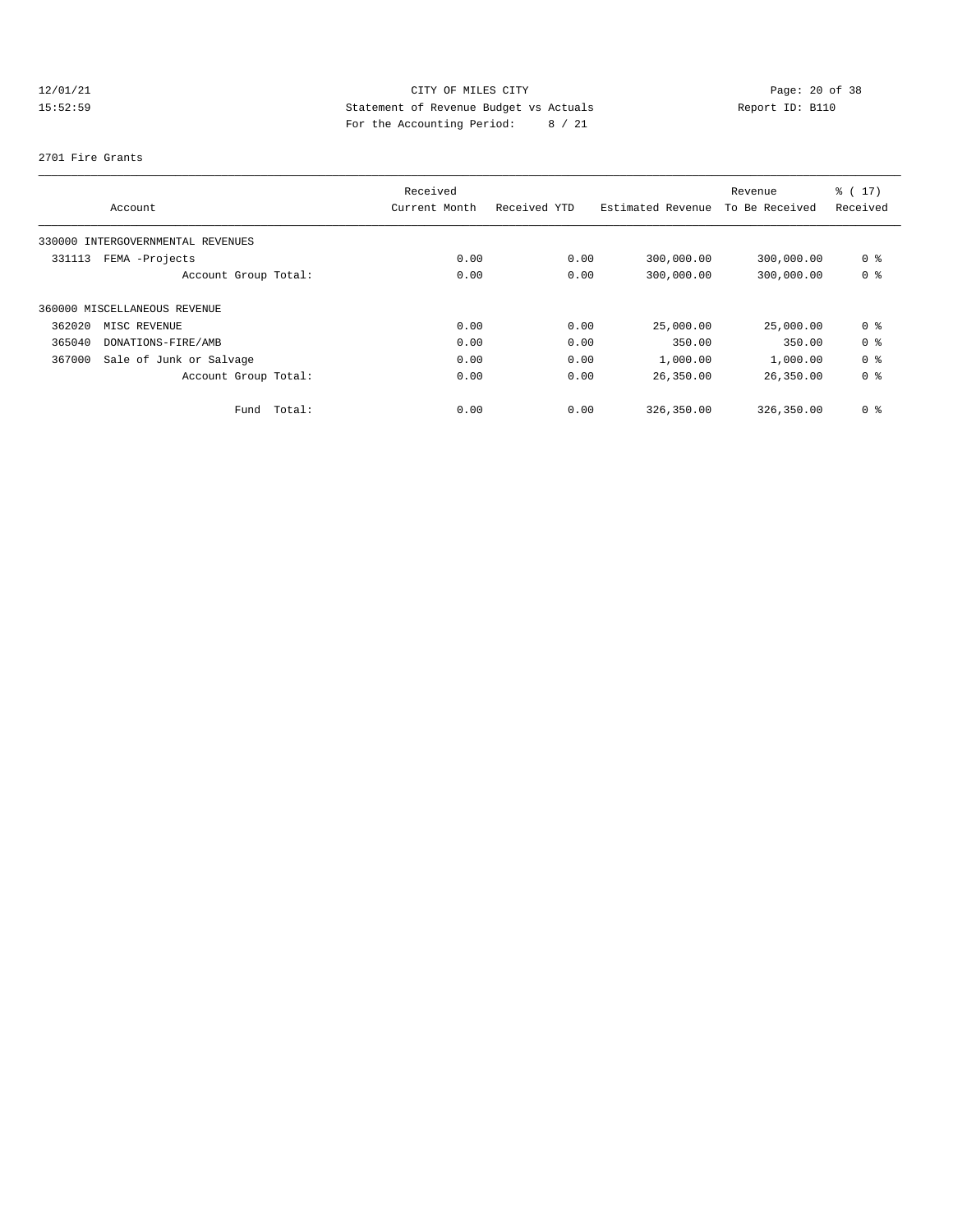## 12/01/21 CITY OF MILES CITY<br>15:52:59 Statement of Revenue Budget vs Actuals<br>15:52:59 Statement of Revenue Budget vs Actuals 15:52:59 Statement of Revenue Budget vs Actuals Report ID: B110 For the Accounting Period: 8 / 21

2820 GAS TAX

| Account                              | Received<br>Current Month | Received YTD | Estimated Revenue | Revenue<br>To Be Received | $\frac{1}{6}$ (17)<br>Received |
|--------------------------------------|---------------------------|--------------|-------------------|---------------------------|--------------------------------|
| 330000 INTERGOVERNMENTAL REVENUES    |                           |              |                   |                           |                                |
| Gasoline Tax Apportionment<br>335040 | 14,011.80                 | 28,023.58    | 168,142.00        | 140,118.42                | $17*$                          |
| Account Group Total:                 | 14,011.80                 | 28,023.58    | 168,142.00        | 140, 118.42               | $17*$                          |
| Fund Total:                          | 14,011.80                 | 28,023.58    | 168,142.00        | 140, 118.42               | $17*$                          |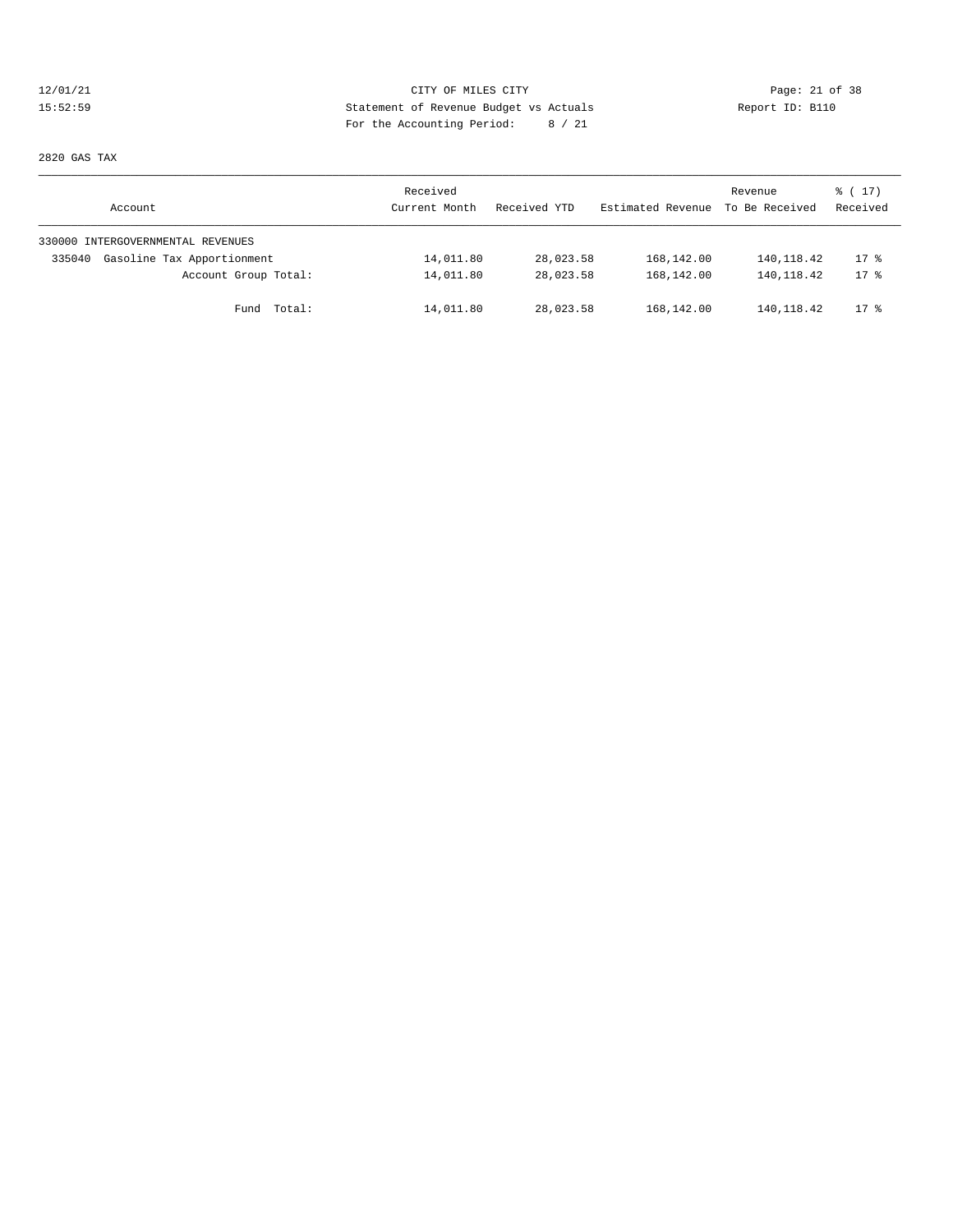# 12/01/21 Page: 22 of 38 15:52:59 Statement of Revenue Budget vs Actuals Report ID: B110 For the Accounting Period: 8 / 21

### 2821 HB473- Fuel Tax

|                                        | Received      |              |                   | Revenue        | $\frac{1}{6}$ (17) |
|----------------------------------------|---------------|--------------|-------------------|----------------|--------------------|
| Account                                | Current Month | Received YTD | Estimated Revenue | To Be Received | Received           |
| 330000 INTERGOVERNMENTAL REVENUES      |               |              |                   |                |                    |
| 335041<br>HB473                        | 0.00          | 0.00         | 200,000.00        | 200,000.00     | 0 %                |
| Account Group Total:                   | 0.00          | 0.00         | 200,000.00        | 200,000.00     | 0 <sup>8</sup>     |
| 380000 OTHER FINANCING SOURCES         |               |              |                   |                |                    |
| Interfund Operating Transfer<br>383000 | 0.00          | 0.00         | 10,000.00         | 10,000.00      | 0 %                |
| Account Group Total:                   | 0.00          | 0.00         | 10,000.00         | 10,000.00      | 0 %                |
| Fund<br>Total:                         | 0.00          | 0.00         | 210,000.00        | 210,000.00     | 0 %                |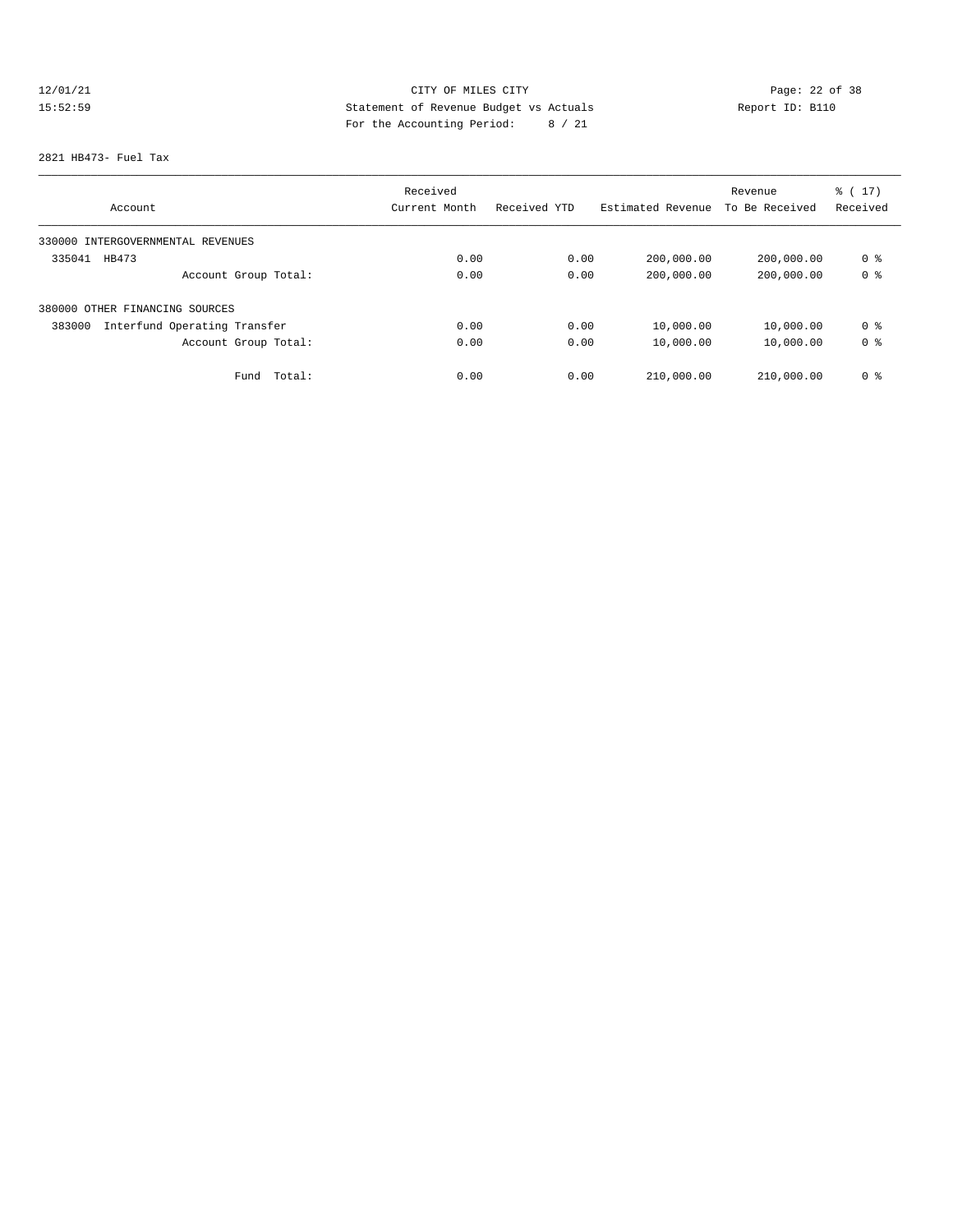## 12/01/21 Page: 23 of 38 15:52:59 Statement of Revenue Budget vs Actuals Report ID: B110 For the Accounting Period: 8 / 21

2850 Southeastern Montana Dispatch-911

| Account                           | Received<br>Current Month | Received YTD | Estimated Revenue | Revenue<br>To Be Received | $\frac{1}{6}$ ( 17 )<br>Received |
|-----------------------------------|---------------------------|--------------|-------------------|---------------------------|----------------------------------|
| 330000 INTERGOVERNMENTAL REVENUES |                           |              |                   |                           |                                  |
| 335080<br>Basic 911 Funds         | 120,305.03                | 120,305.03   | 699,667.00        | 579,361.97                | $17*$                            |
| Account Group Total:              | 120,305.03                | 120,305.03   | 699,667.00        | 579,361.97                | $17*$                            |
| 370000 INVESTMENT EARNINGS        |                           |              |                   |                           |                                  |
| 371010<br>Investment Earnings     | 0.00                      | 18.34        | 0.00              | $-18.34$                  | $***$ %                          |
| Account Group Total:              | 0.00                      | 18.34        | 0.00              | $-18.34$                  | $***$ $\approx$                  |
| Fund Total:                       | 120,305.03                | 120, 323.37  | 699,667.00        | 579, 343.63               | $17*$                            |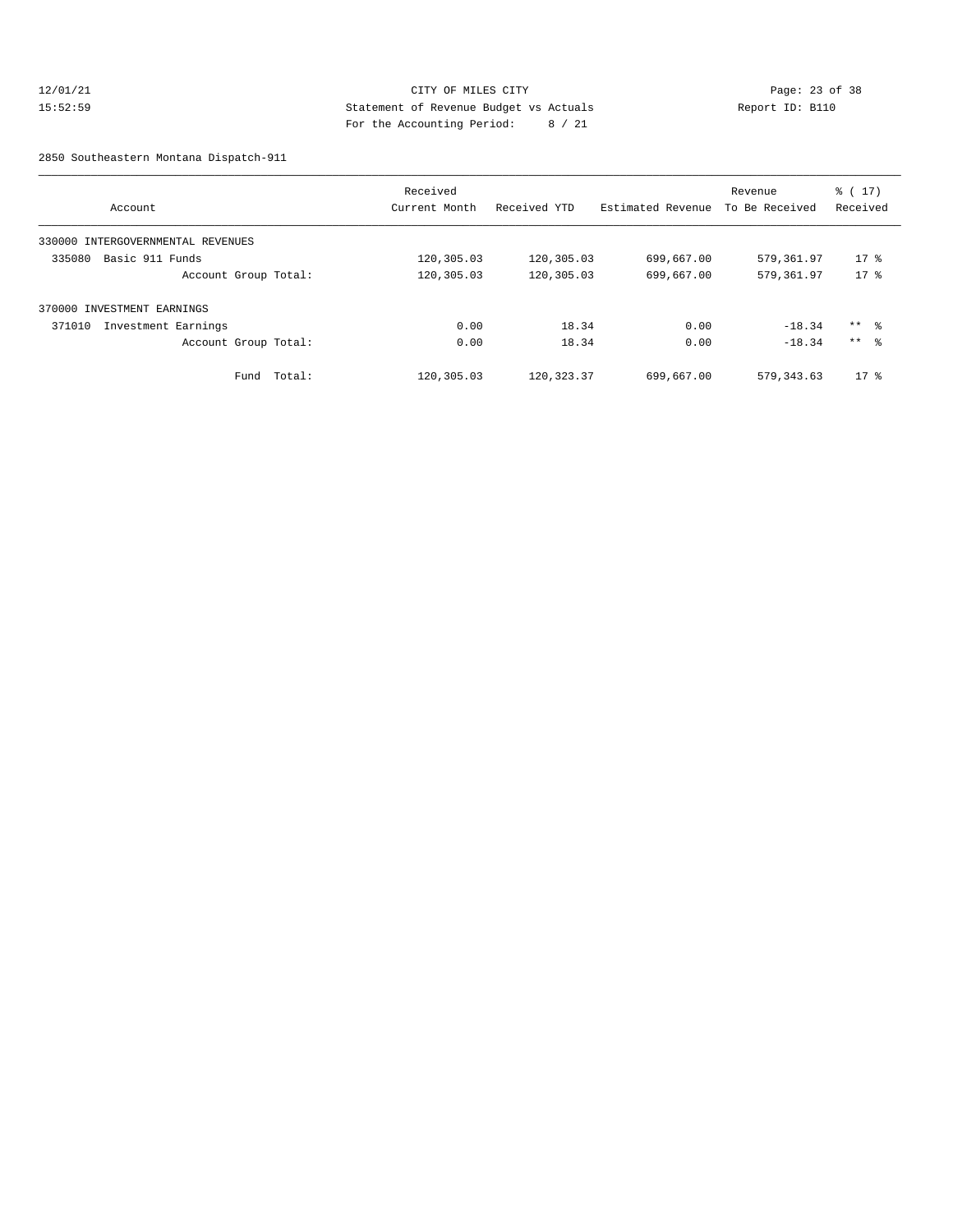## 12/01/21 Page: 24 of 38 15:52:59 Statement of Revenue Budget vs Actuals Report ID: B110 For the Accounting Period: 8 / 21

### 2880 LIBRARY GRANTS

|                                             |             | Received      |              |                   | Revenue        | $\frac{1}{6}$ (17) |
|---------------------------------------------|-------------|---------------|--------------|-------------------|----------------|--------------------|
| Account                                     |             | Current Month | Received YTD | Estimated Revenue | To Be Received | Received           |
| 330000 INTERGOVERNMENTAL REVENUES           |             |               |              |                   |                |                    |
| 334100<br>Library - State Aid               |             | 0.00          | 0.00         | 5,399.00          | 5,399.00       | 0 %                |
| 334105<br>Sagebrush Fed/Coal Sev Tax        |             | 0.00          | $-1,924.23$  | 4,806.00          | 6,730.23       | $-40$ %            |
| Humanities Montana Grant<br>334107          |             | 0.00          | 0.00         | 1,000.00          | 1,000.00       | 0 %                |
| Account Group Total:                        |             | 0.00          | $-1,924.23$  | 11,205.00         | 13, 129. 23    | $-17$ %            |
| 340000 Charges for Services                 |             |               |              |                   |                |                    |
| 346073<br>One Time Endowments               |             | 0.00          | 0.00         | 1,000.00          | 1,000.00       | 0 <sup>8</sup>     |
| Account Group Total:                        |             | 0.00          | 0.00         | 1,000.00          | 1,000.00       | 0 <sup>8</sup>     |
| 360000 MISCELLANEOUS REVENUE                |             |               |              |                   |                |                    |
| Donation-Library Board of Trustee<br>365035 |             | 547.00        | 547.00       | 1,500.00          | 953.00         | $36*$              |
| Account Group Total:                        |             | 547.00        | 547.00       | 1,500.00          | 953.00         | 36 <sup>8</sup>    |
|                                             | Fund Total: | 547.00        | $-1, 377.23$ | 13,705.00         | 15,082.23      | $-10$ %            |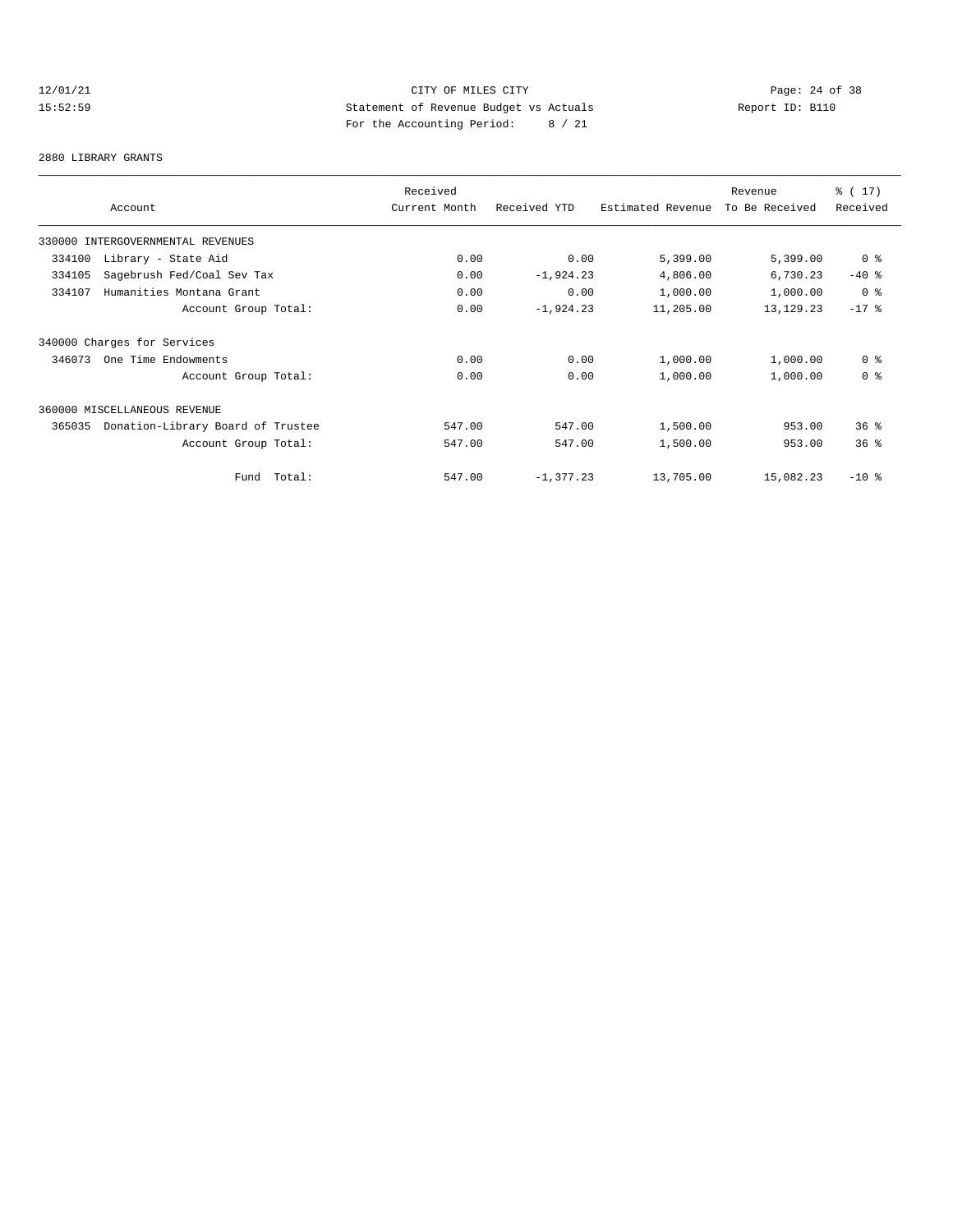## 12/01/21 Page: 25 of 38 15:52:59 Statement of Revenue Budget vs Actuals Report ID: B110 For the Accounting Period: 8 / 21

### 2935 Historic Preservation

|                                   | Received      |              |                   | Revenue        | $\frac{1}{6}$ (17) |
|-----------------------------------|---------------|--------------|-------------------|----------------|--------------------|
| Account                           | Current Month | Received YTD | Estimated Revenue | To Be Received | Received           |
| 330000 INTERGOVERNMENTAL REVENUES |               |              |                   |                |                    |
| 334000<br>State Grants            | 0.00          | 0.00         | 84,480.00         | 84,480.00      | 0 %                |
| Account Group Total:              | 0.00          | 0.00         | 84,480.00         | 84,480.00      | 0 <sup>8</sup>     |
| 360000 MISCELLANEOUS REVENUE      |               |              |                   |                |                    |
| 362020<br>MISC REVENUE            | 108.59        | 108.59       | 2,000.00          | 1,891.41       | 5 <sup>8</sup>     |
| Account Group Total:              | 108.59        | 108.59       | 2,000.00          | 1,891.41       | 5 <sup>°</sup>     |
| Total:<br>Fund                    | 108.59        | 108.59       | 86,480.00         | 86, 371.41     | 0 <sup>8</sup>     |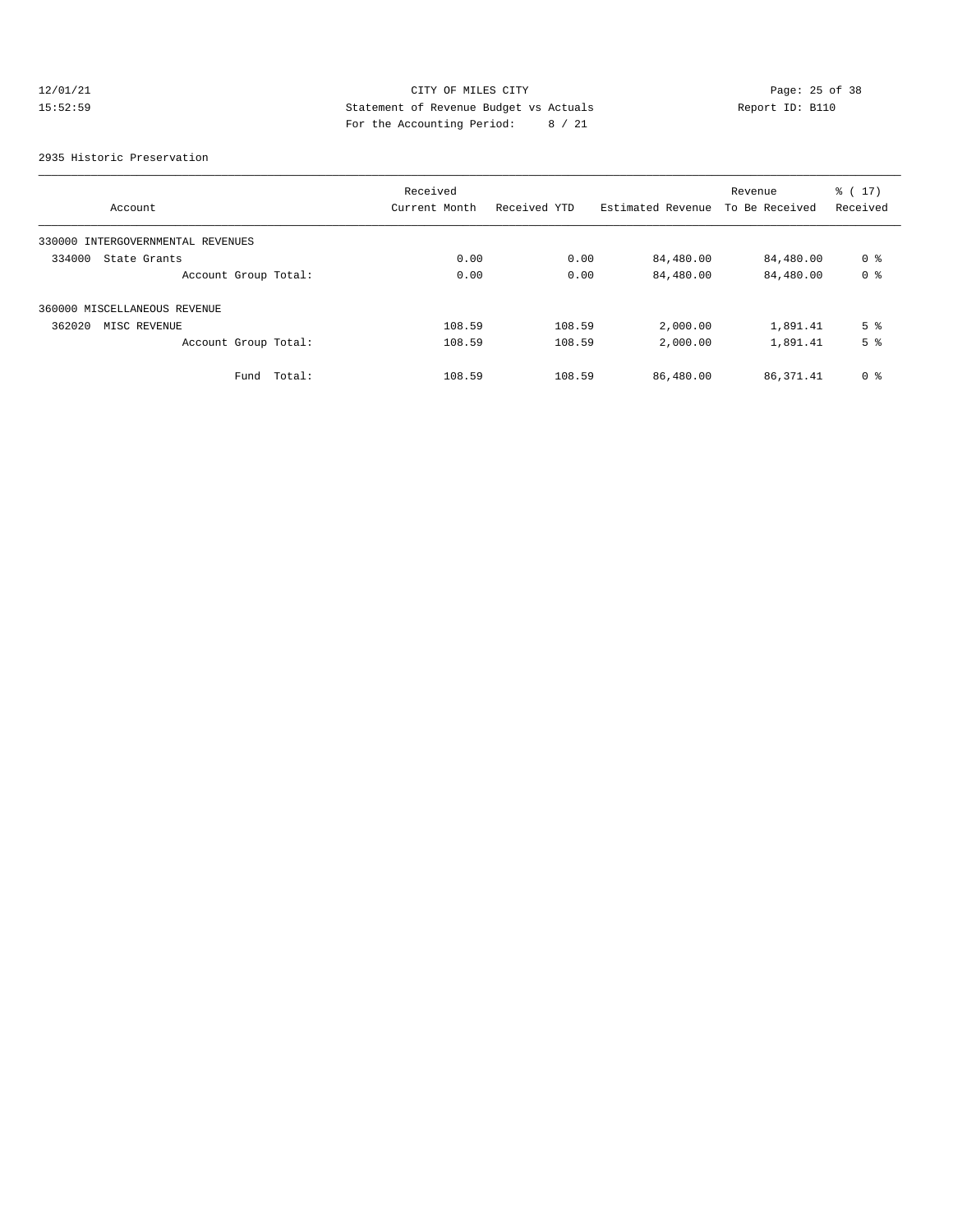## 12/01/21 Page: 26 of 38<br>15:52:59 Statement of Revenue Budget vs Actuals Report ID: B110<br>15:52:59 15:52:59 Statement of Revenue Budget vs Actuals Report ID: B110 For the Accounting Period: 8 / 21

#### 2985 RETIRED SENIOR VOLUNTEER PROG (RSVP)

| Account |                                   | Received<br>Current Month | Received YTD<br>Estimated Revenue |             | Revenue<br>To Be Received | $\frac{1}{6}$ (17)<br>Received |
|---------|-----------------------------------|---------------------------|-----------------------------------|-------------|---------------------------|--------------------------------|
|         | 330000 INTERGOVERNMENTAL REVENUES |                           |                                   |             |                           |                                |
| 331165  | RSVP FEDERAL GRANTS               | 8,218.43                  | 8,218.43                          | 86,412.00   | 78,193.57                 | $10*$                          |
|         | Account Group Total:              | 8,218.43                  | 8,218.43                          | 86,412.00   | 78,193.57                 | 10 <sup>8</sup>                |
|         | 360000 MISCELLANEOUS REVENUE      |                           |                                   |             |                           |                                |
| 362020  | MISC REVENUE                      | 75.40                     | 108.10                            | 24,000.00   | 23,891.90                 | 0 %                            |
| 362023  | RSVP- Excess/Fund RAISING         | 0.00                      | 3,500.00                          | 16,500.00   | 13,000.00                 | $21$ %                         |
|         | Account Group Total:              | 75.40                     | 3,608.10                          | 40,500.00   | 36,891.90                 | 9 <sup>8</sup>                 |
| 370000  | INVESTMENT EARNINGS               |                           |                                   |             |                           |                                |
| 371010  | Investment Earnings               | 0.00                      | 0.00                              | 200.00      | 200.00                    | 0 %                            |
|         | Account Group Total:              | 0.00                      | 0.00                              | 200.00      | 200.00                    | 0 %                            |
|         | Fund Total:                       | 8,293.83                  | 11,826.53                         | 127, 112.00 | 115,285.47                | 9 <sup>8</sup>                 |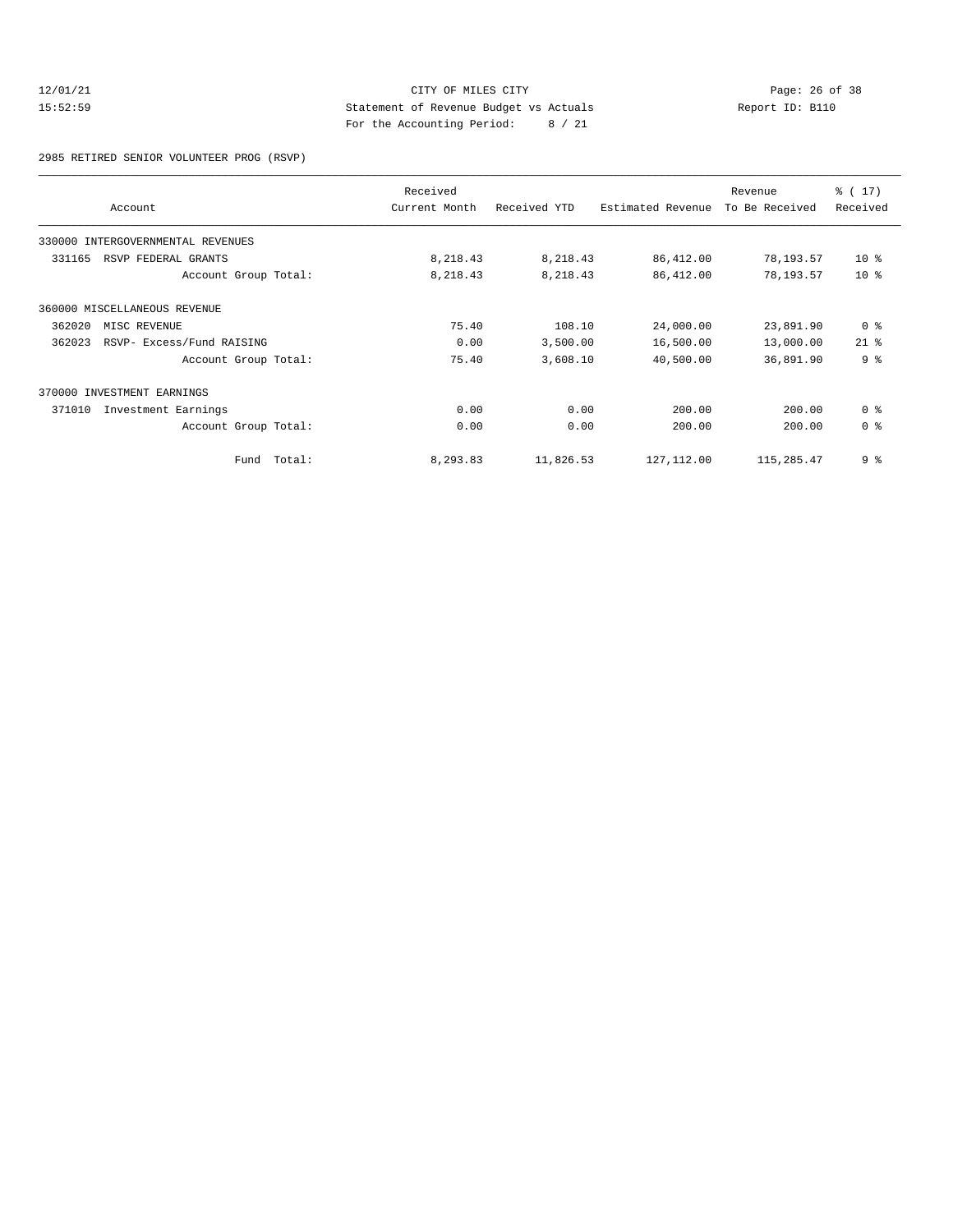## 12/01/21 Page: 27 of 38<br>15:52:59 Statement of Revenue Budget vs Actuals Report ID: B110<br>15:52:59 15:52:59 Statement of Revenue Budget vs Actuals Report ID: B110 For the Accounting Period: 8 / 21

2991 Federal Recovery Funds

|                                        |               | Received |              |                   | Revenue        | $\frac{1}{6}$ (17) |
|----------------------------------------|---------------|----------|--------------|-------------------|----------------|--------------------|
| Account                                | Current Month |          | Received YTD | Estimated Revenue | To Be Received | Received           |
| 330000 INTERGOVERNMENTAL REVENUES      |               |          |              |                   |                |                    |
| Federal ARPA Funds<br>331994           |               | 3,174.50 | 3,174.50     | 1,058,651.00      | 1,055,476.50   | 0 %                |
| 331995<br>Federal "Beast" Funds        |               | 0.00     | 0.00         | 9,461,937.00      | 9,461,937.00   | 0 %                |
| Account Group Total:                   |               | 3,174.50 | 3,174.50     | 10,520,588.00     | 10,517,413.50  | 0 %                |
| 380000 OTHER FINANCING SOURCES         |               |          |              |                   |                |                    |
| Interfund Operating Transfer<br>383000 |               | 0.00     | 0.00         | 4,370,679.00      | 4,370,679.00   | 0 %                |
| Account Group Total:                   |               | 0.00     | 0.00         | 4,370,679.00      | 4,370,679.00   | 0 %                |
| Fund Total:                            |               | 3,174.50 | 3,174.50     | 14,891,267.00     | 14,888,092.50  | 0 %                |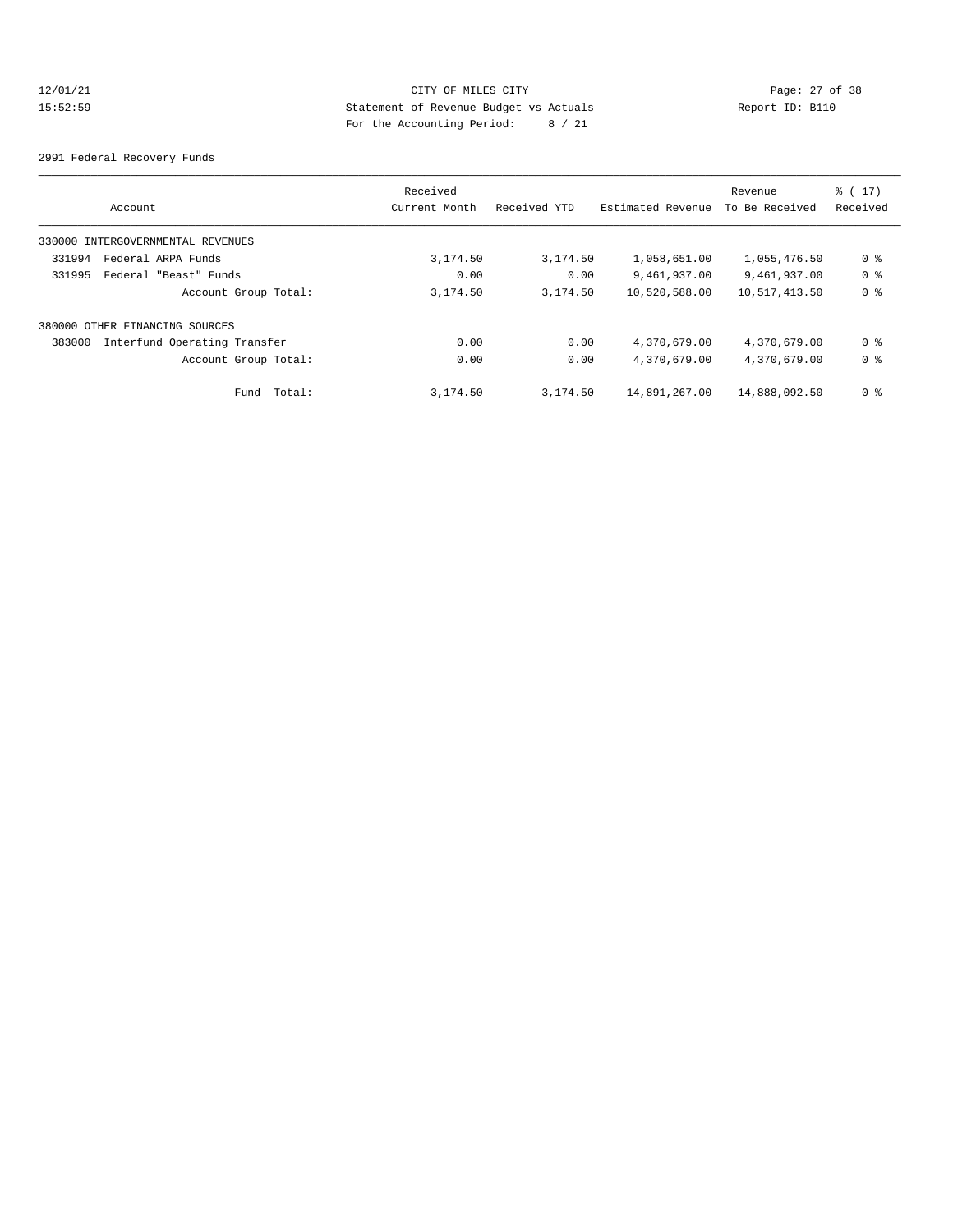## 12/01/21 Page: 28 of 38 15:52:59 Statement of Revenue Budget vs Actuals Report ID: B110 For the Accounting Period: 8 / 21

3301 Judgement Settlement/Southgate

| Account      |                         |        | Received<br>Current Month |        | Received YTD |          | Estimated Revenue | Revenue<br>To Be Received | $\frac{1}{6}$ (17)<br>Received |                     |  |
|--------------|-------------------------|--------|---------------------------|--------|--------------|----------|-------------------|---------------------------|--------------------------------|---------------------|--|
| 310000 TAXES |                         |        |                           |        |              |          |                   |                           |                                |                     |  |
| 311010       | Real Property Taxes     |        |                           | 327.69 |              | 908.63   |                   | 0.00                      | $-908.63$                      | $***$ $\frac{6}{6}$ |  |
| 311020       | Personal Property Taxes |        |                           | 6.45   |              | 277.75   |                   | 0.00                      | $-277.75$                      | $***$ 2             |  |
|              | Account Group Total:    |        |                           | 334.14 |              | 1,186.38 |                   | 0.00                      | $-1,186.38$                    | $***$ $\frac{6}{6}$ |  |
|              | Fund                    | Total: |                           | 334.14 |              | 1,186.38 |                   | 0.00                      | $-1,186.38$                    | $***$ $\frac{6}{6}$ |  |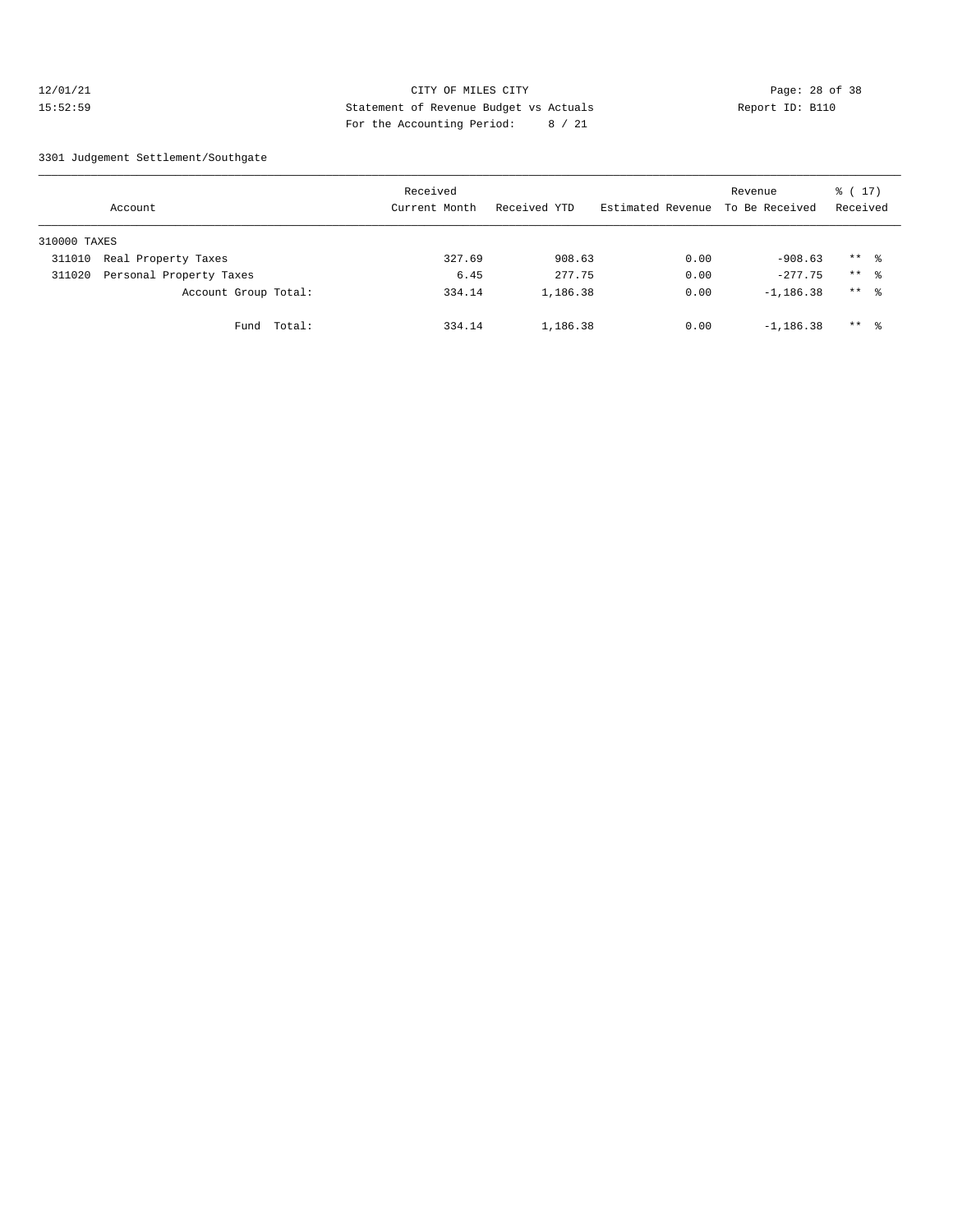## 12/01/21 Page: 29 of 38<br>15:52:59 Statement of Revenue Budget vs Actuals Report ID: B110<br>15:52:59 15:52:59 Statement of Revenue Budget vs Actuals Report ID: B110 For the Accounting Period: 8 / 21

3670 SID 211

| Account                                           | Received<br>Current Month | Received YTD | Estimated Revenue To Be Received | Revenue  | $\frac{1}{6}$ ( 17 )<br>Received |
|---------------------------------------------------|---------------------------|--------------|----------------------------------|----------|----------------------------------|
| 360000 MISCELLANEOUS REVENUE                      |                           |              |                                  |          |                                  |
| Bond Principal and Interest Assessments<br>363020 | 0.00                      | 373.25       | 5,237.00                         | 4,863.75 | 7 %                              |
| Account Group Total:                              | 0.00                      | 373.25       | 5,237.00                         | 4,863.75 | 7 %                              |
| Fund Total:                                       | 0.00                      | 373.25       | 5,237.00                         | 4,863.75 | 7 %                              |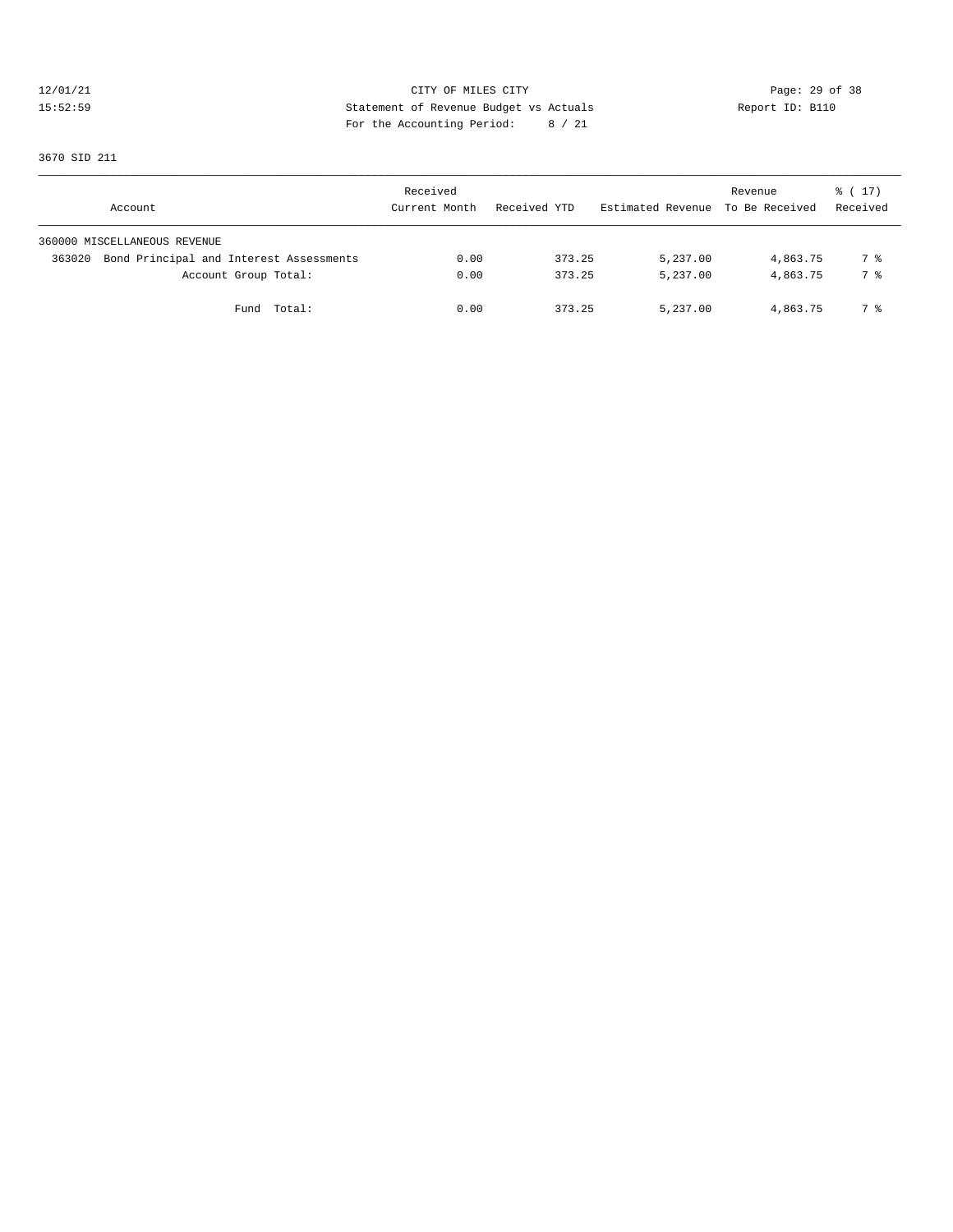## 12/01/21 Page: 30 of 38 CITY OF MILES CITY CHANGES CONTROL PAGE: 30 of 38 15:52:59 Statement of Revenue Budget vs Actuals Report ID: B110 For the Accounting Period: 8 / 21

4000 General Fund Capitol Improvement Fund

|                                        | Received      |              |                   | Revenue        | $\frac{1}{6}$ ( 17 ) |  |
|----------------------------------------|---------------|--------------|-------------------|----------------|----------------------|--|
| Account                                | Current Month | Received YTD | Estimated Revenue | To Be Received | Received             |  |
| 370000 INVESTMENT EARNINGS             |               |              |                   |                |                      |  |
| Investment Earnings<br>371010          | 0.00          | 6.69         | 0.00              | $-6.69$        | $***$ $\approx$      |  |
| Account Group Total:                   | 0.00          | 6.69         | 0.00              | $-6.69$        | $***$ $\approx$      |  |
| 380000 OTHER FINANCING SOURCES         |               |              |                   |                |                      |  |
| Interfund Operating Transfer<br>383000 | 0.00          | 0.00         | 80,000.00         | 80,000.00      | 0 <sup>8</sup>       |  |
| Account Group Total:                   | 0.00          | 0.00         | 80,000.00         | 80,000.00      | 0 <sup>8</sup>       |  |
| Fund Total:                            | 0.00          | 6.69         | 80,000.00         | 79,993.31      | 0 <sup>8</sup>       |  |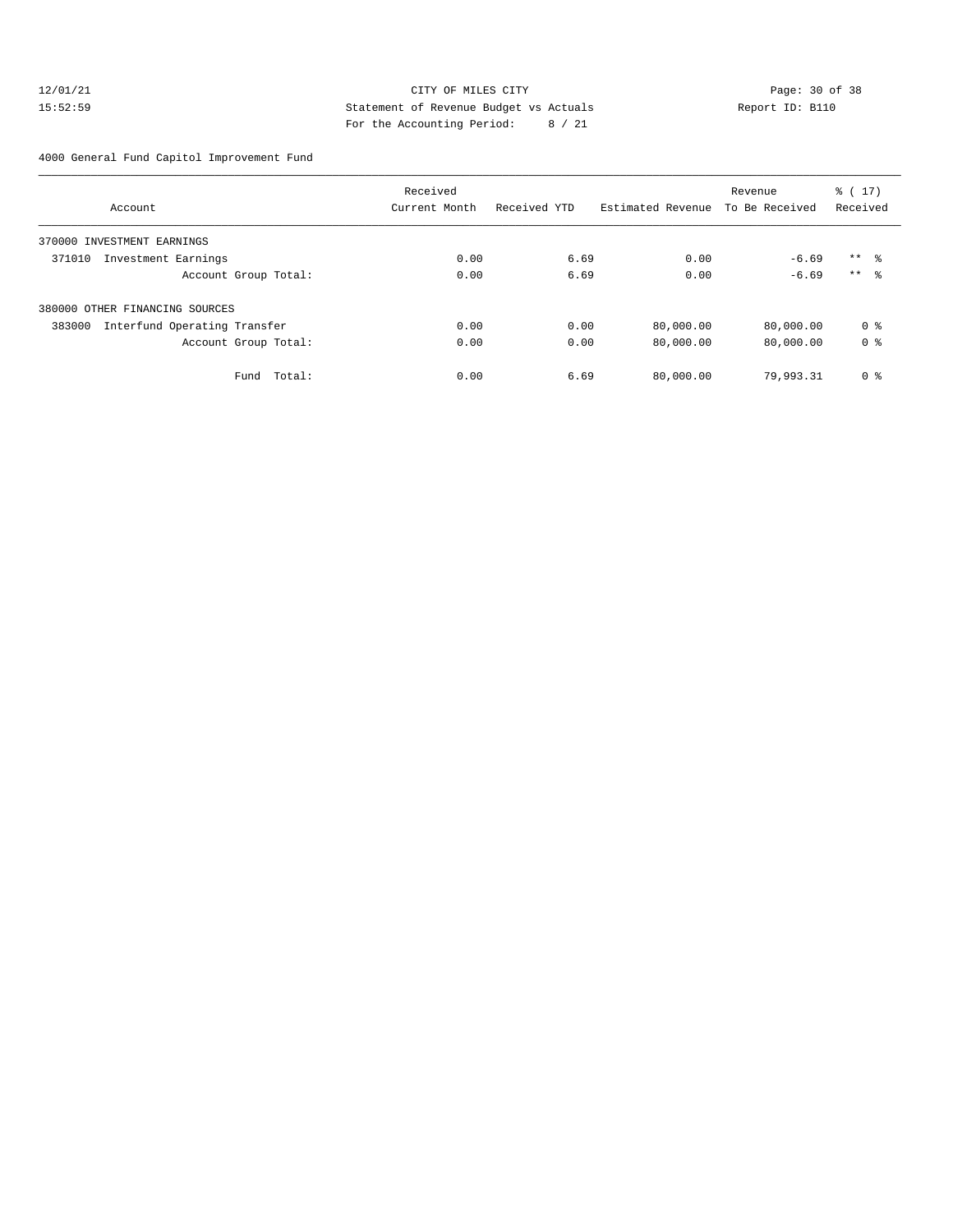## 12/01/21 Page: 31 of 38<br>15:52:59 Statement of Revenue Budget vs Actuals Report ID: B110<br>15:52:59 15:52:59 Statement of Revenue Budget vs Actuals Report ID: B110 For the Accounting Period: 8 / 21

4010 Fire Dept Captial Imprvmt Fund

|                                        | Received      |              |                   | Revenue        | $\frac{1}{6}$ ( 17 ) |
|----------------------------------------|---------------|--------------|-------------------|----------------|----------------------|
| Account                                | Current Month | Received YTD | Estimated Revenue | To Be Received | Received             |
| 360000 MISCELLANEOUS REVENUE           |               |              |                   |                |                      |
| 362020<br>MISC REVENUE                 | 0.00          | 0.00         | 1,000.00          | 1,000.00       | 0 <sup>8</sup>       |
| Account Group Total:                   | 0.00          | 0.00         | 1,000.00          | 1,000.00       | 0 <sup>8</sup>       |
| 380000 OTHER FINANCING SOURCES         |               |              |                   |                |                      |
| Interfund Operating Transfer<br>383000 | 0.00          | 0.00         | 123,689.00        | 123,689.00     | 0 <sup>8</sup>       |
| Account Group Total:                   | 0.00          | 0.00         | 123,689.00        | 123,689.00     | 0 <sup>8</sup>       |
| Fund Total:                            | 0.00          | 0.00         | 124,689.00        | 124,689.00     | 0 <sup>8</sup>       |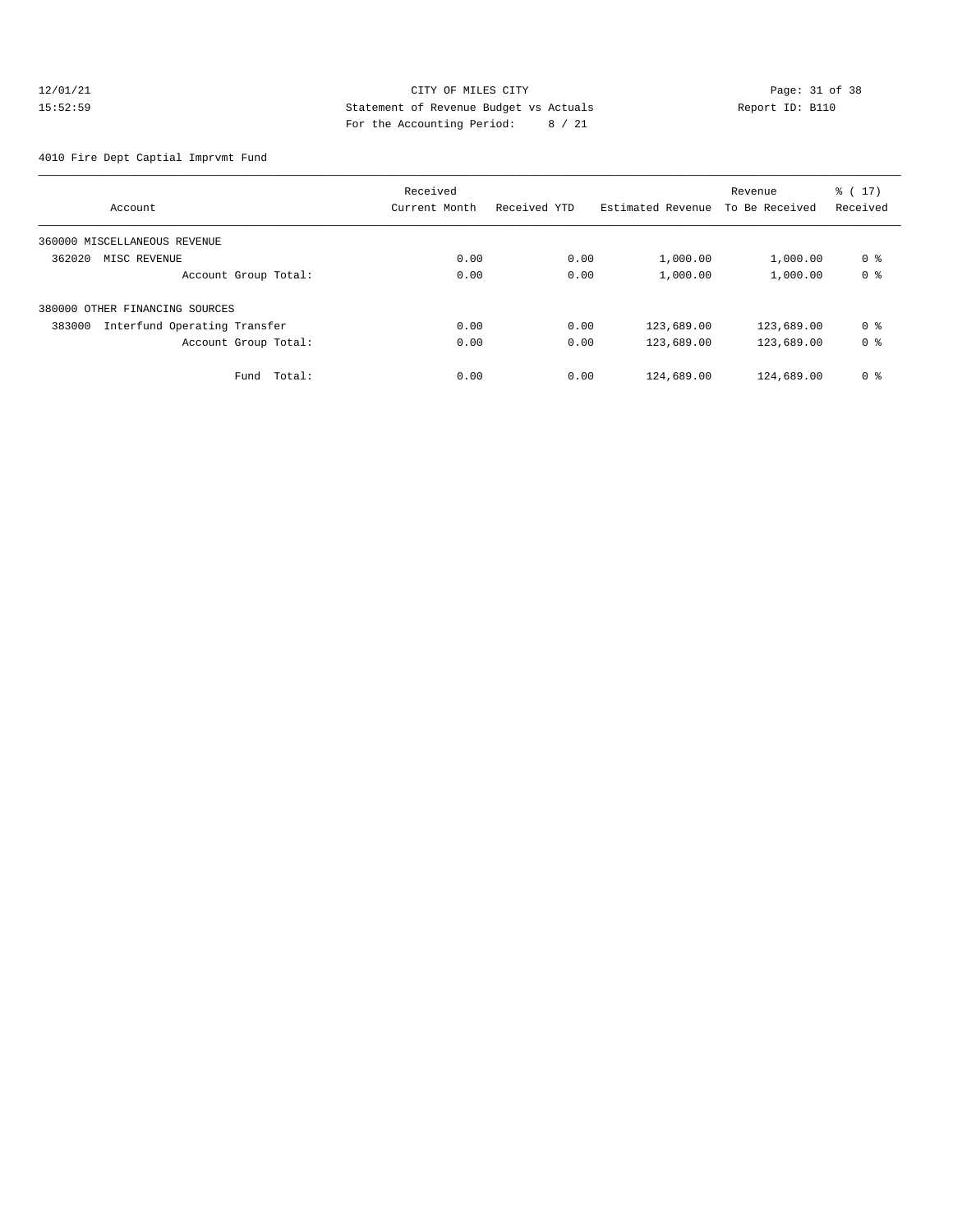## 12/01/21 Page: 32 of 38 15:52:59 Statement of Revenue Budget vs Actuals Report ID: B110 For the Accounting Period: 8 / 21

### 4050 Ambulance Capital Improvement Fund

|                                        | Received      |              |                   | Revenue        | $\frac{1}{6}$ (17) |  |
|----------------------------------------|---------------|--------------|-------------------|----------------|--------------------|--|
| Account                                | Current Month | Received YTD | Estimated Revenue | To Be Received | Received           |  |
| 330000 INTERGOVERNMENTAL REVENUES      |               |              |                   |                |                    |  |
| 337000<br>Private Grants               | 0.00          | 0.00         | 350.00            | 350.00         | 0 %                |  |
| Account Group Total:                   | 0.00          | 0.00         | 350.00            | 350.00         | 0 <sup>8</sup>     |  |
| 380000 OTHER FINANCING SOURCES         |               |              |                   |                |                    |  |
| Interfund Operating Transfer<br>383000 | 0.00          | 0.00         | 50,000.00         | 50,000.00      | 0 %                |  |
| Account Group Total:                   | 0.00          | 0.00         | 50,000.00         | 50,000.00      | 0 %                |  |
| Total:<br>Fund                         | 0.00          | 0.00         | 50,350.00         | 50,350.00      | 0 %                |  |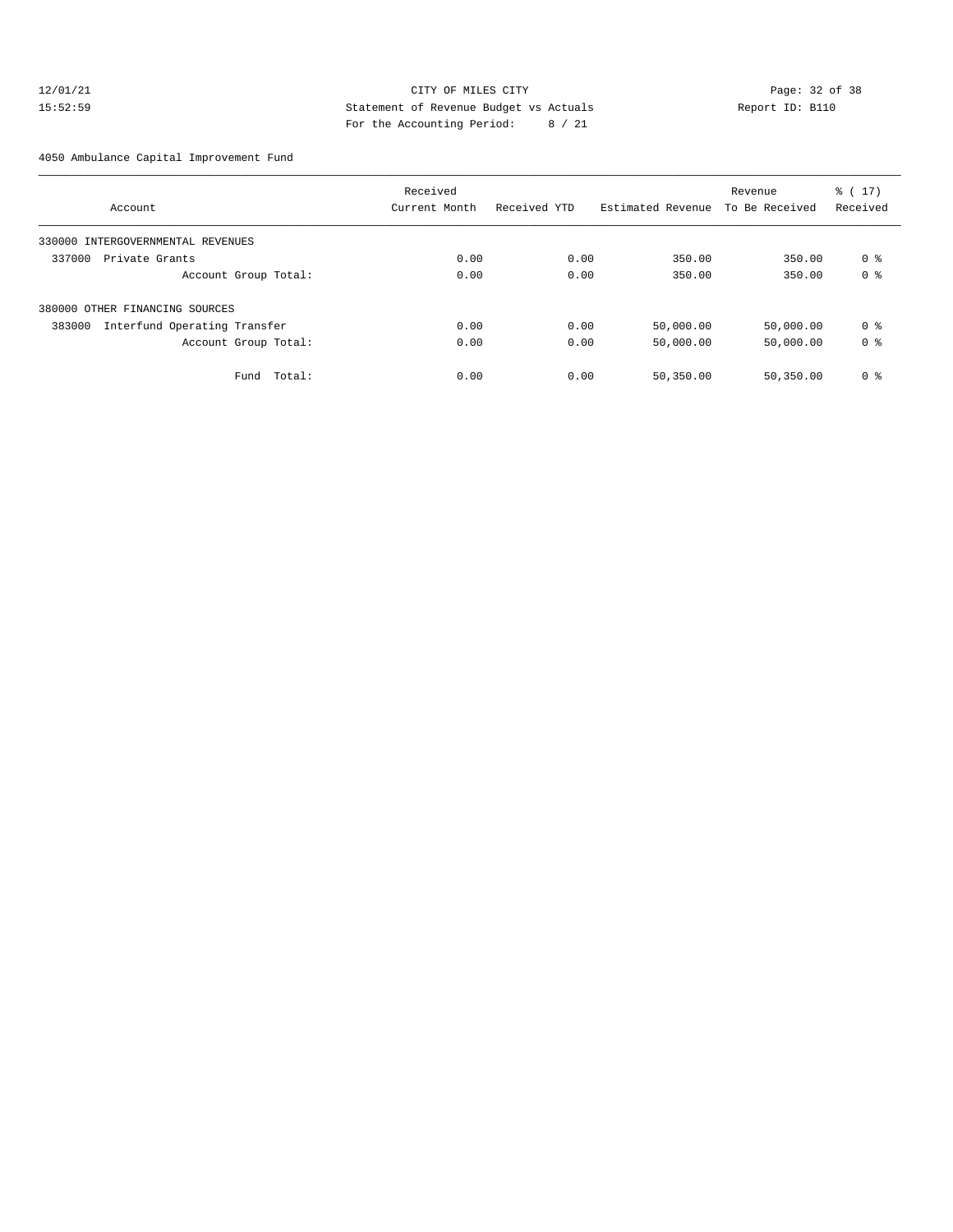## 12/01/21 Page: 33 of 38<br>15:52:59 Statement of Revenue Budget vs Actuals Report ID: B110<br>15:52:59 15:52:59 Statement of Revenue Budget vs Actuals Report ID: B110 For the Accounting Period: 8 / 21

4060 CAPITAL IMPROV-PUBLIC WORKS

|        | Account                            | Received<br>Current Month | Received YTD | Estimated Revenue | Revenue<br>To Be Received | % (17)<br>Received |
|--------|------------------------------------|---------------------------|--------------|-------------------|---------------------------|--------------------|
|        | 320000 LICENSES AND PERMITS        |                           |              |                   |                           |                    |
| 323040 | Other Miscellaneous Permits        | 300.00                    | 450.00       | 4,200.00          | 3,750.00                  | 11 <sup>°</sup>    |
|        | Account Group Total:               | 300.00                    | 450.00       | 4,200.00          | 3,750.00                  | 11 <sup>8</sup>    |
|        | 340000 Charges for Services        |                           |              |                   |                           |                    |
| 343014 | Street Cleaning                    | 0.00                      | 10,800.00    | 10,800.00         | 0.00                      | $100*$             |
| 343016 | Prkg Vio/Off Str-Impnd Fees        | 0.00                      | 0.00         | 50.00             | 50.00                     | 0 <sup>8</sup>     |
| 343018 | Sale of Street & Roadway Materials | 0.00                      | 0.00         | 1,000.00          | 1,000.00                  | 0 <sup>8</sup>     |
|        | Account Group Total:               | 0.00                      | 10,800.00    | 11,850.00         | 1,050.00                  | 91 <sup>°</sup>    |
|        | 370000 INVESTMENT EARNINGS         |                           |              |                   |                           |                    |
| 371010 | Investment Earnings                | 0.00                      | 16.35        | 6,500.00          | 6,483.65                  | 0 <sup>8</sup>     |
|        | Account Group Total:               | 0.00                      | 16.35        | 6,500.00          | 6,483.65                  | 0 <sup>8</sup>     |
|        | 380000 OTHER FINANCING SOURCES     |                           |              |                   |                           |                    |
| 383000 | Interfund Operating Transfer       | 0.00                      | 0.00         | 270,500.00        | 270,500.00                | 0 <sup>8</sup>     |
|        | Account Group Total:               | 0.00                      | 0.00         | 270,500.00        | 270,500.00                | 0 <sup>8</sup>     |
|        | Total:<br>Fund                     | 300.00                    | 11,266.35    | 293,050.00        | 281,783.65                | 4%                 |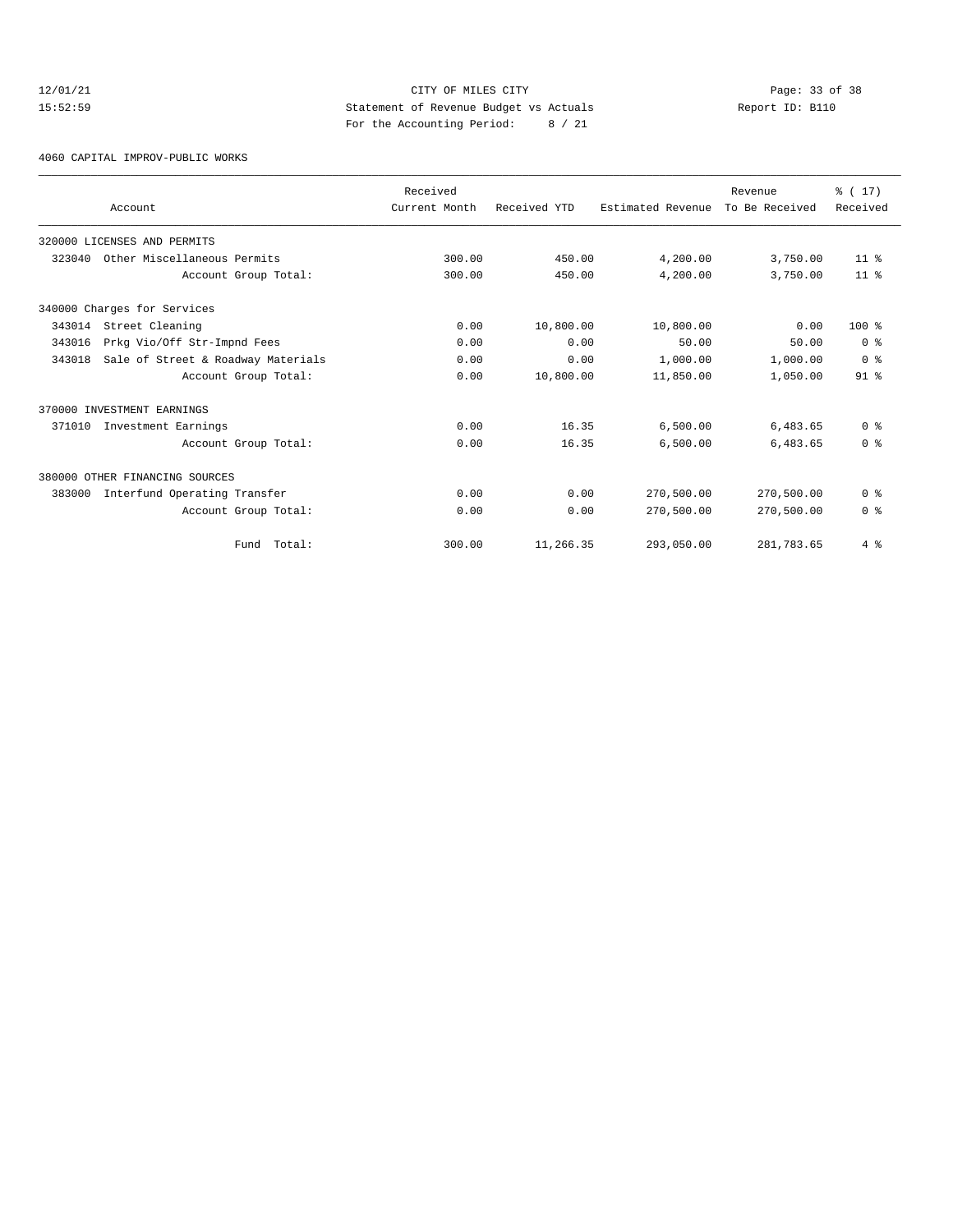# 12/01/21 Page: 34 of 38<br>15:52:59 Statement of Revenue Budget vs Actuals Report ID: B110<br>15:52:59 15:52:59 Statement of Revenue Budget vs Actuals Report ID: B110 For the Accounting Period: 8 / 21

## 5210 WATER UTILITY

|        | Account                             |                      | Received<br>Current Month | Received YTD | Estimated Revenue | Revenue<br>To Be Received | % (17)<br>Received      |
|--------|-------------------------------------|----------------------|---------------------------|--------------|-------------------|---------------------------|-------------------------|
|        |                                     |                      |                           |              |                   |                           |                         |
|        | 340000 Charges for Services         |                      |                           |              |                   |                           |                         |
| 343021 | Metered Water Sales                 |                      | 289, 293.59               | 562,309.77   | 2,069,355.00      | 1,507,045.23              | $27*$                   |
| 343022 | Unmetered Water Sales/Chrgoffs      |                      | 0.00                      | 0.00         | 750.00            | 750.00                    | 0 <sup>8</sup>          |
| 343023 | Bulk Water Sales                    |                      | 1,811.84                  | 1,811.84     | 10,000.00         | 8,188.16                  | 18 <sup>8</sup>         |
| 343024 | Sales of Water Materials & Supplies |                      | 60.00                     | 60.00        | 0.00              | $-60.00$                  | $***$ $=$               |
| 343025 | Hookup Fee                          |                      | 675.00                    | 1,275.00     | 3,000.00          | 1,725.00                  | 43.8                    |
| 343026 | Water Install/Tap Chrgs/Labor       |                      | 0.00                      | 0.00         | 5,000.00          | 5,000.00                  | $0 \text{ }$ $\text{ }$ |
| 343027 | Chq for Wtr Dept. Serv              |                      | 430.00                    | 1,225.00     | 20,000.00         | 18,775.00                 | 6 %                     |
| 343029 | Curb Stop Replacement Fee           |                      | 3,756.40                  | 7,423.40     | 43,000.00         | 35,576.60                 | $17*$                   |
|        |                                     | Account Group Total: | 296,026.83                | 574,105.01   | 2,151,105.00      | 1,576,999.99              | $27$ $%$                |
|        | 360000 MISCELLANEOUS REVENUE        |                      |                           |              |                   |                           |                         |
| 362020 | MISC REVENUE                        |                      | 0.00                      | $-79.53$     | 0.00              | 79.53                     | $***$ $=$               |
|        |                                     | Account Group Total: | 0.00                      | $-79.53$     | 0.00              | 79.53                     | $***$ $ -$              |
|        | 370000 INVESTMENT EARNINGS          |                      |                           |              |                   |                           |                         |
|        | 371010 Investment Earnings          |                      | 0.00                      | 851.59       | 20,000.00         | 19, 148. 41               | 4%                      |
|        |                                     | Account Group Total: | 0.00                      | 851.59       | 20,000.00         | 19,148.41                 | 4%                      |
|        | 380000 OTHER FINANCING SOURCES      |                      |                           |              |                   |                           |                         |
| 383000 | Interfund Operating Transfer        |                      | 0.00                      | 0.00         | 200,000.00        | 200,000.00                | 0 <sup>8</sup>          |
|        |                                     | Account Group Total: | 0.00                      | 0.00         | 200,000.00        | 200,000.00                | 0 <sup>8</sup>          |
|        |                                     | Fund Total:          | 296,026.83                | 574,877.07   | 2,371,105.00      | 1,796,227.93              | $24$ $%$                |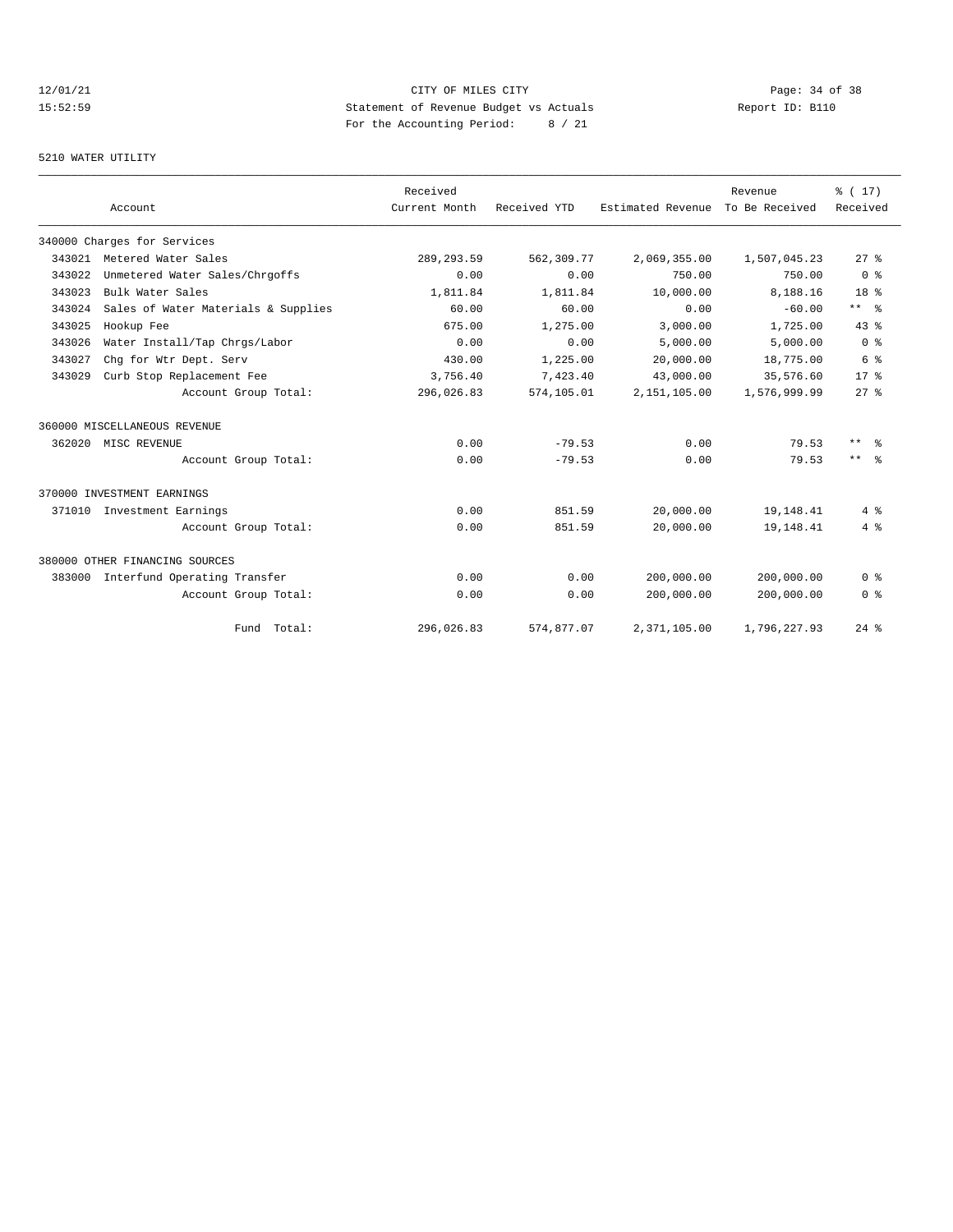## 12/01/21 Page: 35 of 38 15:52:59 Statement of Revenue Budget vs Actuals Report ID: B110 For the Accounting Period: 8 / 21

# 5310 SEWER UTILITY

|        | Account                                     | Received<br>Current Month | Received YTD | Estimated Revenue | Revenue<br>To Be Received | % (17)<br>Received |
|--------|---------------------------------------------|---------------------------|--------------|-------------------|---------------------------|--------------------|
|        | 330000 INTERGOVERNMENTAL REVENUES           |                           |              |                   |                           |                    |
|        | 331041 Economic Development Act-Water Study | 0.00                      | 0.00         | 3,950,000.00      | 3,950,000.00              | 0 <sup>8</sup>     |
|        | Account Group Total:                        | 0.00                      | 0.00         | 3,950,000.00      | 3,950,000.00              | 0 <sup>8</sup>     |
|        | 340000 Charges for Services                 |                           |              |                   |                           |                    |
| 341075 | Serv/Cnty-Interlocal Agmt                   | 0.00                      | 382.50       | 1,500.00          | 1,117.50                  | 26 <sup>8</sup>    |
| 343031 | Sewer Service Charges                       | 168,586.18                | 341,545.75   | 2,061,226.00      | 1,719,680.25              | $17*$              |
| 343032 | Sewer Installation Charges/Chrgoffs         | 0.00                      | 0.00         | 500.00            | 500.00                    | 0 <sup>8</sup>     |
| 343033 | Hookup Fee                                  | 240.00                    | 480.00       | 1,000.00          | 520.00                    | $48*$              |
| 343034 | Treatment Facilities Fees                   | 335.00                    | 395.00       | 5,000.00          | 4,605.00                  | 8 %                |
| 343036 | Miscellaneous Sewer Revenue (Labor)         | 4,184.79                  | 4,184.79     | 10,000.00         | 5,815.21                  | $42*$              |
| 343037 | Baker Road Etc.                             | 1,230.84                  | 2,461.68     | 16,000.00         | 13,538.32                 | 15 <sup>8</sup>    |
|        | Account Group Total:                        | 174,576.81                | 349,449.72   | 2,095,226.00      | 1,745,776.28              | $17*$              |
|        | 360000 MISCELLANEOUS REVENUE                |                           |              |                   |                           |                    |
| 361010 | Land Rental                                 | 0.00                      | 2,873.90     | 2,900.00          | 26.10                     | $99*$              |
| 362020 | MISC REVENUE                                | 0.00                      | $-74.29$     | 0.00              | 74.29                     | $***$ $=$          |
|        | Account Group Total:                        | 0.00                      | 2,799.61     | 2,900.00          | 100.39                    | $97*$              |
|        | 370000 INVESTMENT EARNINGS                  |                           |              |                   |                           |                    |
| 371010 | Investment Earnings                         | 0.00                      | 636.67       | 20,000.00         | 19,363.33                 | 3 <sup>8</sup>     |
|        | Account Group Total:                        | 0.00                      | 636.67       | 20,000.00         | 19,363.33                 | 3%                 |
|        | Fund Total:                                 | 174,576.81                | 352,886.00   | 6,068,126.00      | 5,715,240.00              | 6 %                |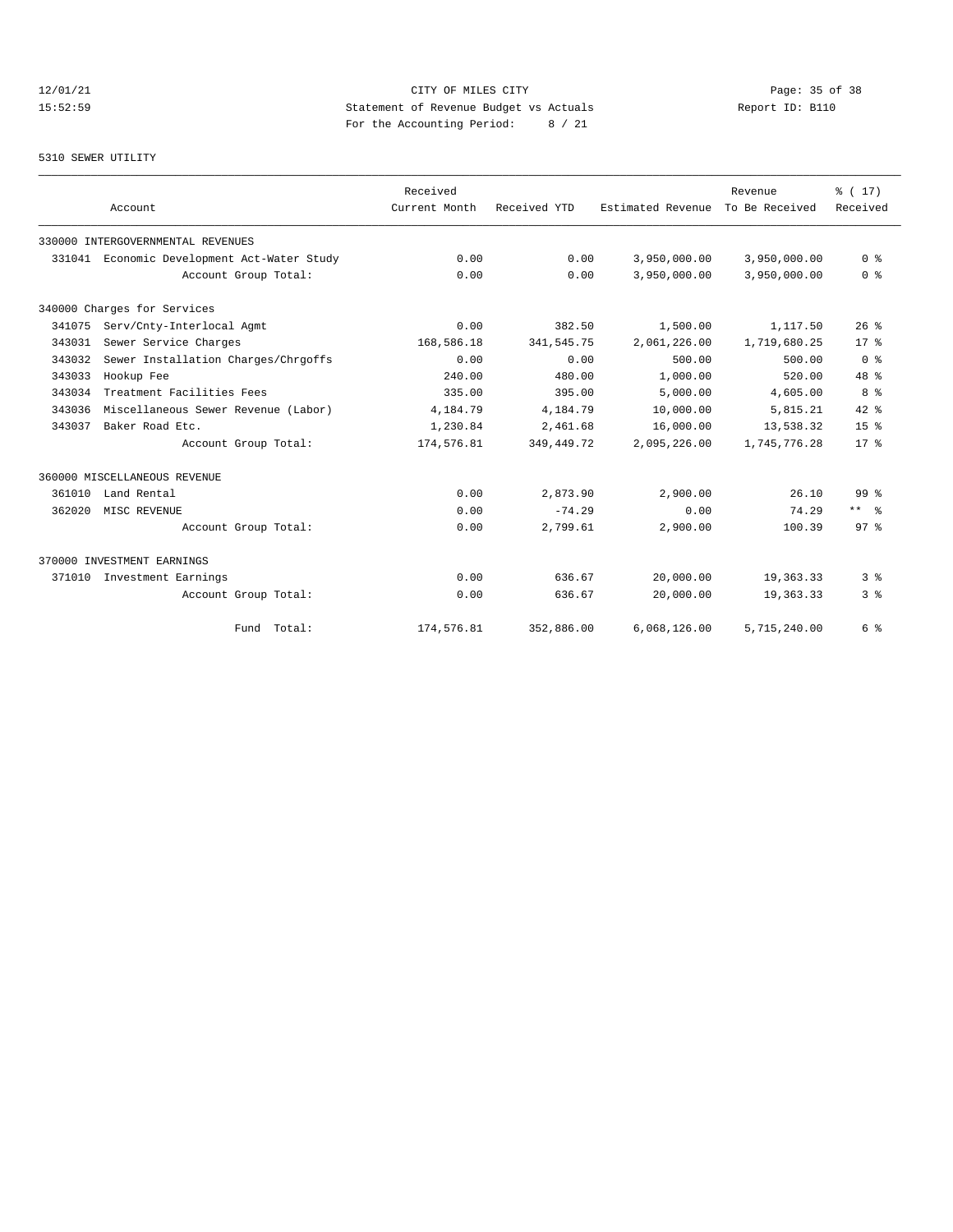## 12/01/21 Page: 36 of 38 15:52:59 Statement of Revenue Budget vs Actuals Report ID: B110 For the Accounting Period: 8 / 21

### 5510 AMBULANCE FUND

|              | Account                                | Received<br>Current Month | Received YTD | Estimated Revenue | Revenue<br>To Be Received | % (17)<br>Received      |  |
|--------------|----------------------------------------|---------------------------|--------------|-------------------|---------------------------|-------------------------|--|
| 310000 TAXES |                                        |                           |              |                   |                           |                         |  |
| 311010       | Real Property Taxes                    | 37.32                     | 98.13        | 9,527.00          | 9,428.87                  | 1 <sup>8</sup>          |  |
| 311020       | Personal Property Taxes                | 0.69                      | 26.02        | 216.00            | 189.98                    | $12*$                   |  |
| 312000       | Penalty & Interest on Delinquent Taxes | 3.68                      | 7.42         | 10.00             | 2.58                      | 74 %                    |  |
|              | Account Group Total:                   | 41.69                     | 131.57       | 9,753.00          | 9,621.43                  | 1 <sup>8</sup>          |  |
|              | 330000 INTERGOVERNMENTAL REVENUES      |                           |              |                   |                           |                         |  |
| 331040       | Medicaid Supplemental Program-State    | 0.00                      | 0.00         | 13,500.00         | 13,500.00                 | 0 <sup>8</sup>          |  |
| 334000       | State Grants                           | 0.00                      | 0.00         | 50,000.00         | 50,000.00                 | 0 <sup>8</sup>          |  |
|              | Account Group Total:                   | 0.00                      | 0.00         | 63,500.00         | 63,500.00                 | 0 <sup>8</sup>          |  |
|              | 340000 Charges for Services            |                           |              |                   |                           |                         |  |
| 341075       | Serv/Cnty-Interlocal Agmt              | 0.00                      | 12,350.00    | 56,187.00         | 43,837.00                 | $22*$                   |  |
| 342026       | Ambulance Charges                      | 137, 291.98               | 223,521.29   | 1,397,162.00      | 1, 173, 640. 71           | 16 <sup>8</sup>         |  |
| 342027       | Ambulance Standby                      | 0.00                      | 2,550.00     | 4,500.00          | 1,950.00                  | 57%                     |  |
|              | Account Group Total:                   | 137, 291.98               | 238, 421.29  | 1,457,849.00      | 1, 219, 427. 71           | 16 <sup>8</sup>         |  |
|              | 360000 MISCELLANEOUS REVENUE           |                           |              |                   |                           |                         |  |
| 362020       | MISC REVENUE                           | 29.08                     | 29.08        | 1,000.00          | 970.92                    | 3 <sup>8</sup>          |  |
| 366010       | Misc- From Charge off Accts            | 173.25                    | 485.73       | 6,000.00          | 5,514.27                  | 8 %                     |  |
| 367000       | Sale of Junk or Salvage                | 0.00                      | 0.00         | 500.00            | 500.00                    | 0 <sup>8</sup>          |  |
|              | Account Group Total:                   | 202.33                    | 514.81       | 7,500.00          | 6,985.19                  | 7 %                     |  |
|              | 370000 INVESTMENT EARNINGS             |                           |              |                   |                           |                         |  |
| 371010       | Investment Earnings                    | 0.00                      | 7.36         | 0.00              | $-7.36$                   | $***$ $=$ $\frac{6}{5}$ |  |
|              | Account Group Total:                   | 0.00                      | 7.36         | 0.00              | $-7.36$                   | $***$ $ -$              |  |
|              | Fund Total:                            | 137,536.00                | 239,075.03   | 1,538,602.00      | 1,299,526.97              | $16*$                   |  |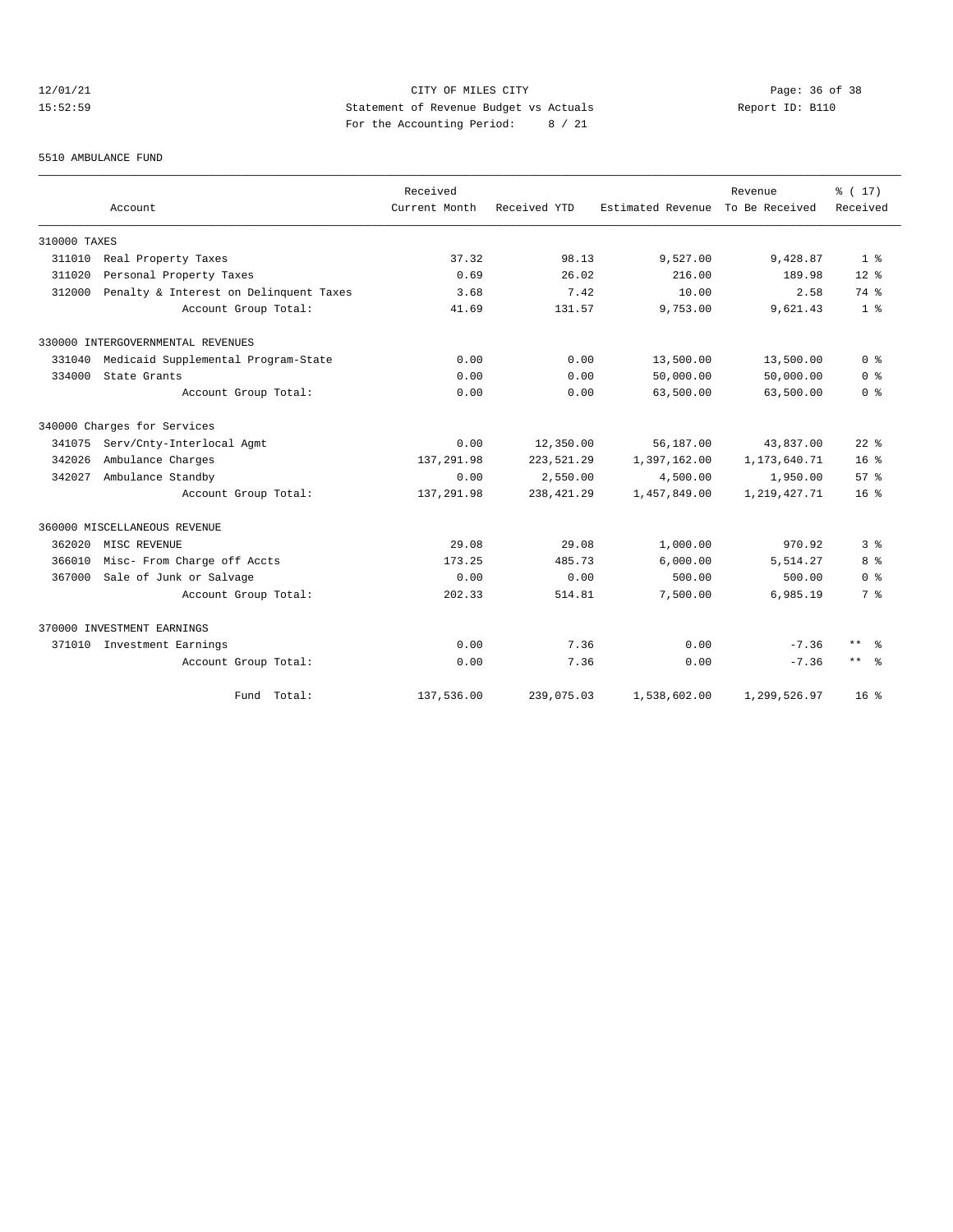## 12/01/21 CITY OF MILES CITY CHEREN CITY CHEREN Page: 37 of 38 CITY CHEREN CITY OF MILES CITY CHEREN PAGES 2:59 15:52:59 Statement of Revenue Budget vs Actuals Report ID: B110 For the Accounting Period: 8 / 21

5610 AIRPORT OPERATING

|              |                                        | Received      |              | Estimated Revenue To Be Received | Revenue        | $\frac{1}{6}$ (17)<br>Received |
|--------------|----------------------------------------|---------------|--------------|----------------------------------|----------------|--------------------------------|
|              | Account                                | Current Month | Received YTD |                                  |                |                                |
| 310000 TAXES |                                        |               |              |                                  |                |                                |
| 311010       | Real Property Taxes                    | 55.99         | 147.22       | 14,291.00                        | 14, 143, 78    | 1 <sup>8</sup>                 |
| 311020       | Personal Property Taxes                | 1.04          | 39.04        | 324.00                           | 284.96         | $12*$                          |
| 312000       | Penalty & Interest on Delinquent Taxes | 5.50          | 11.14        | 45.00                            | 33.86          | 25%                            |
|              | Account Group Total:                   | 62.53         | 197.40       | 14,660.00                        | 14,462.60      | 1 <sup>8</sup>                 |
|              | 330000 INTERGOVERNMENTAL REVENUES      |               |              |                                  |                |                                |
| 331126       | AIP 018-2019                           | 0.00          | 0.00         | 24,525.00                        | 24,525.00      | 0 <sup>8</sup>                 |
| 331132       | FAA 020-2021                           | 596,767.08    | 614,860.57   | 4,296,975.00                     | 3,682,114.43   | $14*$                          |
| 331993       | COVID-19 Federal Stimulus              | 0.00          | 0.00         | 45,000.00                        | 45,000.00      | 0 <sup>8</sup>                 |
| 334030       | State Aeronautics Grant 019-2022       | 0.00          | 0.00         | 200,000.00                       | 200,000.00     | 0 <sup>8</sup>                 |
| 334060       | Coal Board Grant                       | 0.00          | 15,966.04    | 275,000.00                       | 259,033.96     | 6 %                            |
|              | Account Group Total:                   | 596,767.08    | 630,826.61   | 4,841,500.00                     | 4, 210, 673.39 | $13*$                          |
|              | 340000 Charges for Services            |               |              |                                  |                |                                |
| 341075       | Serv/Cnty-Interlocal Agmt              | 0.00          | 17,299.50    | 80,000.00                        | 62,700.50      | $22$ $%$                       |
| 343061       | Landing Fees                           | 52.50         | 206.40       | 2,000.00                         | 1,793.60       | 10 <sup>8</sup>                |
| 343062       | Aviation Fuel                          | 219,966.90    | 299,802.26   | 450,000.00                       | 150,197.74     | 67 <sup>8</sup>                |
| 343064       | Hangar Rent                            | 6,525.54      | 13,351.08    | 89,042.00                        | 75,690.92      | $15*$                          |
| 343065       | Building Rentals                       | 2,598.03      | 5,144.06     | 14,000.00                        | 8,855.94       | $37*$                          |
| 343067       | Other - Miscellaneous                  | 412.00        | 663.00       | 37,500.00                        | 36,837.00      | 2.8                            |
| 343069       | Ag Contract                            | 0.00          | 0.00         | 11,500.00                        | 11,500.00      | 0 <sup>8</sup>                 |
|              | Account Group Total:                   | 229,554.97    | 336,466.30   | 684,042.00                       | 347,575.70     | 49 %                           |
|              | 360000 MISCELLANEOUS REVENUE           |               |              |                                  |                |                                |
| 361010       | Land Rental                            | 1,298.34      | 3,252.32     | 17,800.00                        | 14,547.68      | 18 <sup>8</sup>                |
| 362020       | MISC REVENUE                           | 83.07         | 83.07        | 0.00                             | $-83.07$       | $***$ $=$ $\frac{6}{5}$        |
|              | Account Group Total:                   | 1,381.41      | 3,335.39     | 17,800.00                        | 14,464.61      | 19 <sup>°</sup>                |
|              | 370000 INVESTMENT EARNINGS             |               |              |                                  |                |                                |
|              | 371010 Investment Earnings             | 0.00          | 46.10        | 0.00                             | $-46.10$       | $\star\star$                   |
|              | Account Group Total:                   | 0.00          | 46.10        | 0.00                             | $-46.10$       | $***$ $%$                      |
|              | 380000 OTHER FINANCING SOURCES         |               |              |                                  |                |                                |
|              | 381073 Intercap Loan                   | 0.00          | 0.00         | 630,000.00                       | 630,000.00     | 0 <sup>8</sup>                 |
|              | Account Group Total:                   | 0.00          | 0.00         | 630,000.00                       | 630,000.00     | 0 <sup>8</sup>                 |
|              | Fund Total:                            | 827,765.99    | 970,871.80   | 6.188.002.00                     | 5, 217, 130.20 | 16 <sup>8</sup>                |